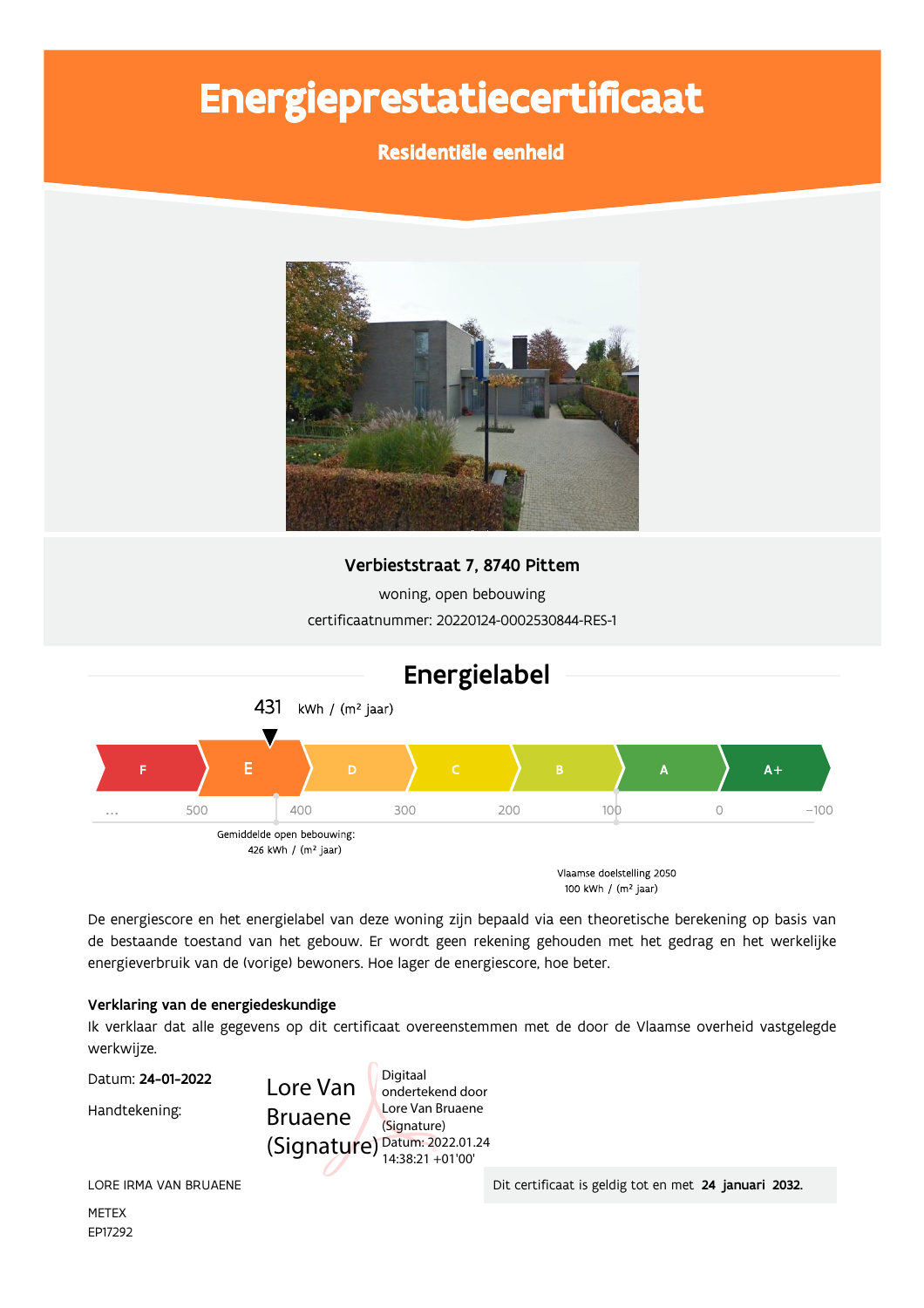# Huidige staat van de woning

Om met uw woning te voldoen aan de energiedoelstelling, zijn er twee mogelijke pistes:

**OF** 

#### $(1)$ Inzetten op isolatie en verwarming

U isoleert elk deel van uw woning tot de voorziet doelstelling én  $\mathbf{u}$ een energie-efficiënte verwarmingsinstallatie (warmtepomp, condenserende ketel. (micro-)WKK. efficiënt warmtenet  $\bigcap_{ }$ decentrale toestellen met een totaal maximaal vermogen van 15 W/m<sup>2</sup>).

 $2^{\circ}$ Energielabel van de woning

> U behaalt een energielabel A voor uw woning(= energiescore van maximaal 100 kWh/(m<sup>2</sup> jaar)). U kiest op welke manier u dat doet: isoleren, efficiënt efficiënt ventileren, verwarmen, zonne-energie, hernieuwbare energie ...



De U-waarde beschrijft de isolatiewaarde van daken, muren, vloeren, vensters ... Hoe lager de U-waarde, hoe beter het constructiedeel isoleert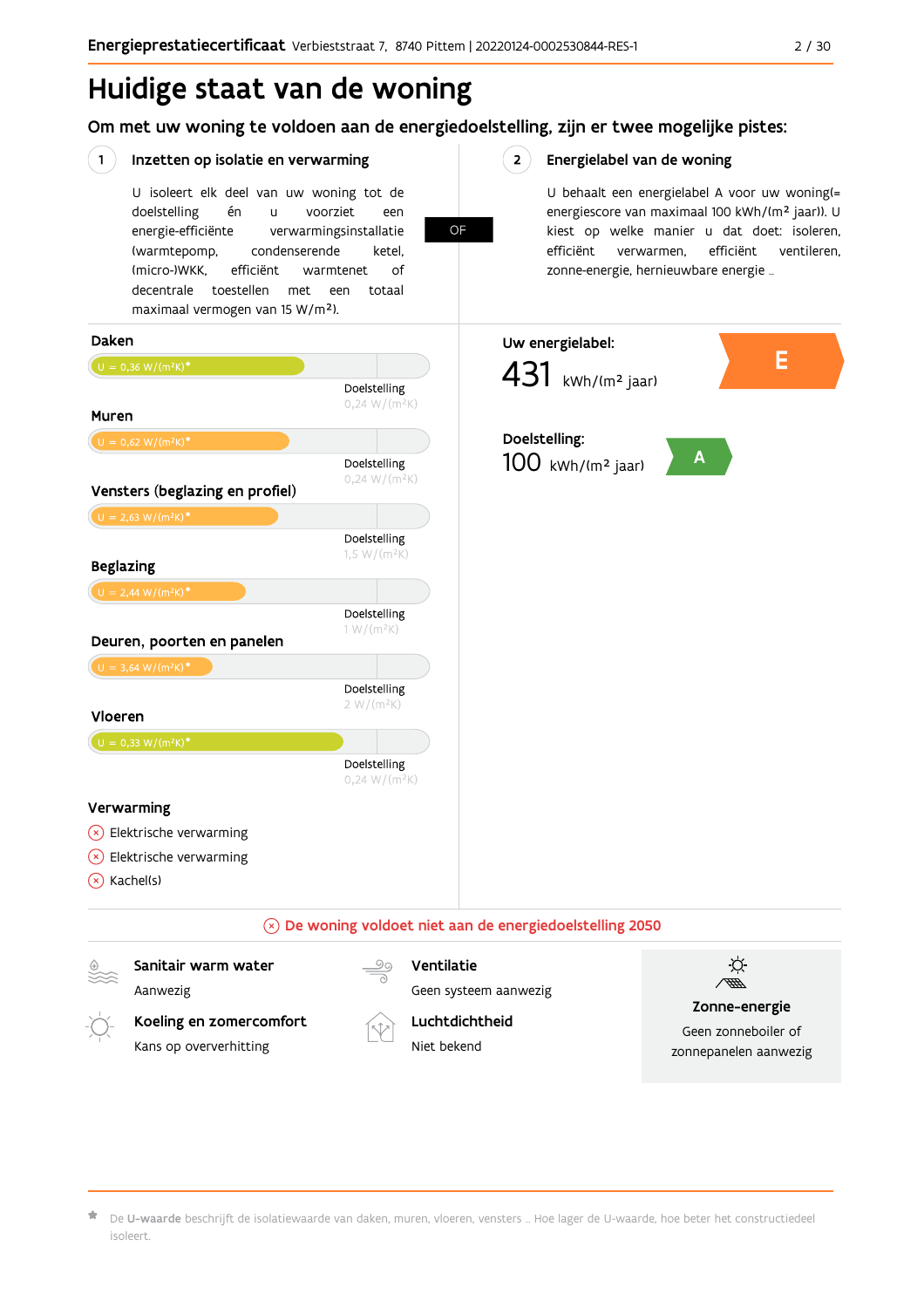# Overzicht aanbevelingen

In deze tabel vindt u aanbevelingen om uw woning energiezuiniger te maken. De aanbevelingen zijn gebaseerd op piste 1. Kunt u ze niet allemaal uitvoeren, dan helpen ze u ook om via piste 2 de doelstelling te halen. Vraag advies aan een specialist voordat u met de renovatiewerken start.

De volgorde in deze tabel is automatisch bepaald en is niet noodzakelijk de juiste volgorde om aan de slag te gaan. Het is louter een eerste indicatie op basis van de energieprestatie.



De prijsindicaties zijn automatisch berekend en kunnen door de energiedeskundige niet aangepast worden. De prijzen zijn bedoeld als indicatie van de gemiddelde marktprijs voor een bepaald type werk. Voor een concrete kostenraming moet u altijd beroep doen op een aannemer of architect. Meer informatie over wat wel en niet inbegrepen is vindt u op pagina 27.

| <b>HUIDIGE SITUATIE</b>                                                                                                                                                    | <b>AANBEVELING</b>                                                                                                                                                                                                                                                                                                                                                                                                                                                                | <b>GEMIDDELDE</b><br><b>PRIJSINDICATIE</b>                   |
|----------------------------------------------------------------------------------------------------------------------------------------------------------------------------|-----------------------------------------------------------------------------------------------------------------------------------------------------------------------------------------------------------------------------------------------------------------------------------------------------------------------------------------------------------------------------------------------------------------------------------------------------------------------------------|--------------------------------------------------------------|
| <b>Vensters</b><br>36 m <sup>2</sup> van de vensters heeft dubbele<br>beglazing. Dat is weinig energiezuinig. Ook<br>de raamprofielen zijn thermisch weinig<br>performant. | Vervang de vensters door nieuwe vensters € 28 500 <sup>*</sup><br>met hoogrendementsbeglazing en<br>energieperformante raamprofielen.                                                                                                                                                                                                                                                                                                                                             |                                                              |
| Deuren en poorten<br>7,5 m <sup>2</sup> van de deuren of poorten is<br>onvoldoende geïsoleerd.                                                                             | Vervang de weinig energiezuinige deuren<br>of poorten door een energiezuinig<br>alternatief met sterk isolerende profielen.                                                                                                                                                                                                                                                                                                                                                       | € 7 000                                                      |
| Panelen<br>3,9 m <sup>2</sup> panelen zijn onvoldoende geïsoleerd.                                                                                                         | Vervang de weinig energiezuinige panelen<br>door energiezuinige vulpanelen met sterk<br>isolerende profielen.                                                                                                                                                                                                                                                                                                                                                                     | € 3 000                                                      |
| Muur<br>200 m <sup>2</sup> van de muren is te weinig geïsoleerd. Plaats bijkomende isolatie aan de                                                                         | binnenkant van de muur<br>of plaats bijkomende isolatie aan de<br>buitenkant van de muur.                                                                                                                                                                                                                                                                                                                                                                                         | € 38 500 <sup>★</sup><br>€ 62 000                            |
| Vloer op volle grond<br>16,8 m <sup>2</sup> van de vloer op volle grond is niet<br>geïsoleerd.                                                                             | Plaats isolatie in de vloer.                                                                                                                                                                                                                                                                                                                                                                                                                                                      | € 4 000                                                      |
| Verwarming<br>100% van de woning wordt verwarmd met<br>een (accumulerende) kachel of elektrisch<br>verwarmd.                                                               | Vervang de (accumulerende) kachel(s) en<br>elektrische verwarming door een<br>lucht/water of bodem/water warmtepomp<br>of een condenserende ketel. Plaats een<br>afgiftesysteem, bij voorkeur op lage<br>temperatuur.<br>Een condenserende ketel heeft een iets slechter rendement.<br>Gemiddeld gezien zal uw energiescore met een<br>condenserende ketel, na uitvoering van alle aanbevelingen,<br>een 20-tal kWh/(m <sup>2</sup> jaar) hoger liggen dan met een<br>warmtepomp. | € 22 500<br>/ € 34 000 <sup><math>#</math></sup><br>€ 18 500 |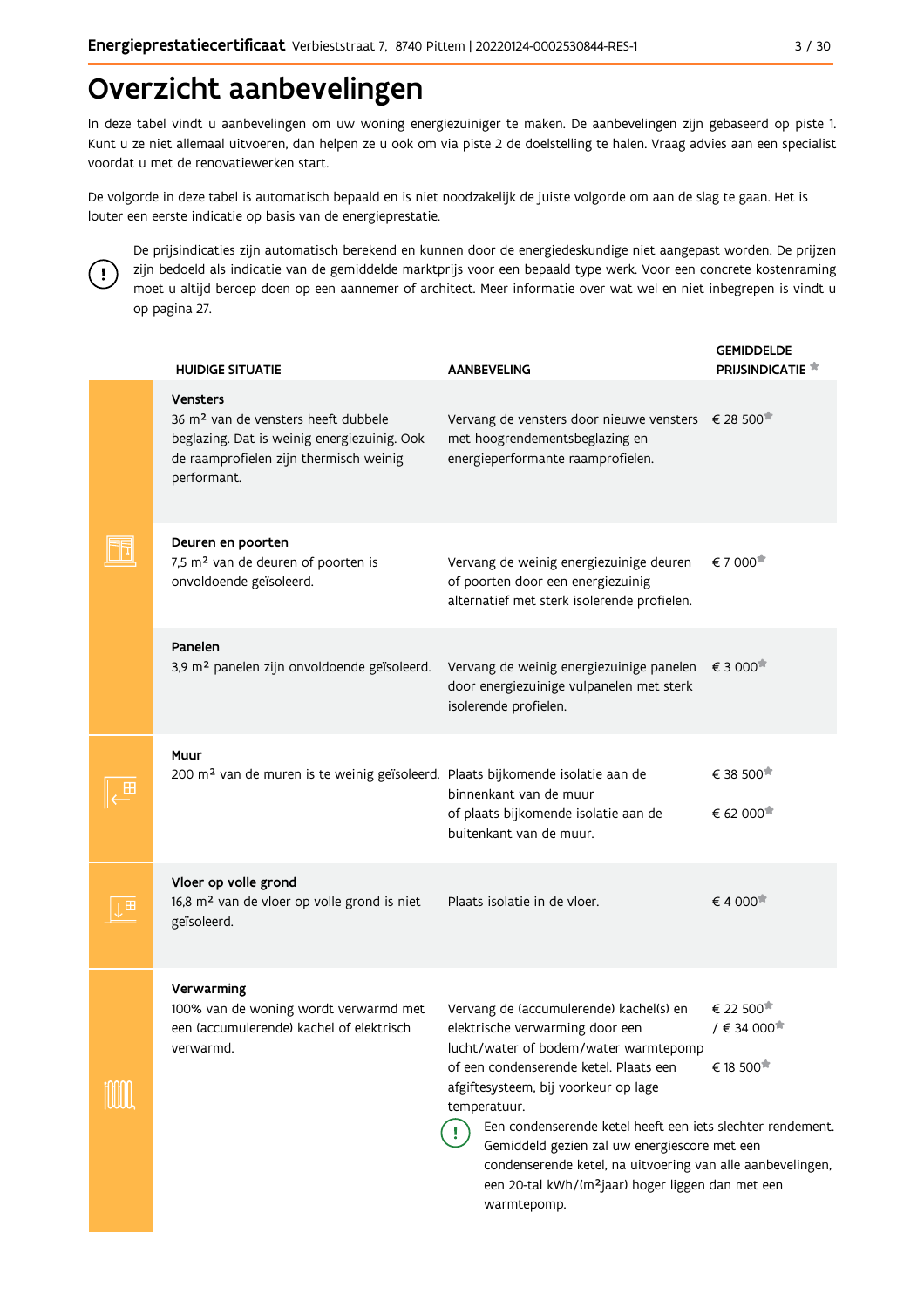#### Energieprestatiecertificaat Verbieststraat 7, 8740 Pittem | 20220124-0002530844-RES-1

|  | Zonneboiler<br>Er is geen zonneboiler aanwezig.                                                                                                                                                                                           | Volgens de zonnekaart is het dak geschikt<br>voor 4,8 m <sup>2</sup> zonnecollectoren. Overweeg<br>de plaatsing van een zonneboiler. | € 5 000                           |
|--|-------------------------------------------------------------------------------------------------------------------------------------------------------------------------------------------------------------------------------------------|--------------------------------------------------------------------------------------------------------------------------------------|-----------------------------------|
|  | Zonnepanelen<br>Er zijn geen zonnepanelen aanwezig.                                                                                                                                                                                       | Volgens de zonnekaart is het dak geschikt<br>voor 18,3 m <sup>2</sup> zonnepanelen. Overweeg de<br>plaatsing van zonnepanelen.       | € 4 500 <sup><math>#</math></sup> |
|  | Plat dak<br>134 m <sup>2</sup> van het platte dak is redelijk goed<br>geïsoleerd, maar voldoet nog niet aan de<br>energiedoelstelling.                                                                                                    | Overweeg bij een grondige renovatie<br>bijkomende isolatie boven op het plat dak<br>te plaatsen.                                     |                                   |
|  | Vensters<br>12.5 m <sup>2</sup> van de vensters heeft<br>hoogrendementsbeglazing (geplaatst na<br>2000). Dat is redelijk energiezuinig. Zowel de<br>beglazing als de raamprofielen voldoen<br>echter nog niet aan de energiedoelstelling. | Als u de vensters of beglazing vervangt,<br>zorg dan dat deze voldoen aan de<br>energiedoelstelling.                                 |                                   |
|  | Proficiat! 118 m <sup>2</sup> van de vloer op volle grond voldoet al aan de energiedoelstelling.                                                                                                                                          |                                                                                                                                      |                                   |
|  | Energetisch niet in orde<br>• Energetisch redelijk in orde<br>• Zonne-energie                                                                                                                                                             | • Energetisch helemaal in orde                                                                                                       |                                   |

## Energielabel na uitvoering van de aanbevelingen

Als u beslist om uw woning stapsgewijs te renoveren in de hierboven gesuggereerde volgorde, geeft de onderstaande energieschaal een overzicht van waar uw woning zich na elke stap zal bevinden op de energieschaal. Verandert u de volgorde, dan verandert ook de impact van elke maatregel. Dat kan hier niet weergegeven worden.



\* Als er verschillende gangbare uitvoeringsmethodes zijn, worden de prijzen hiervan gescheiden door een schuine streep. Meer detailinformatie vindt u vanaf pagina 27.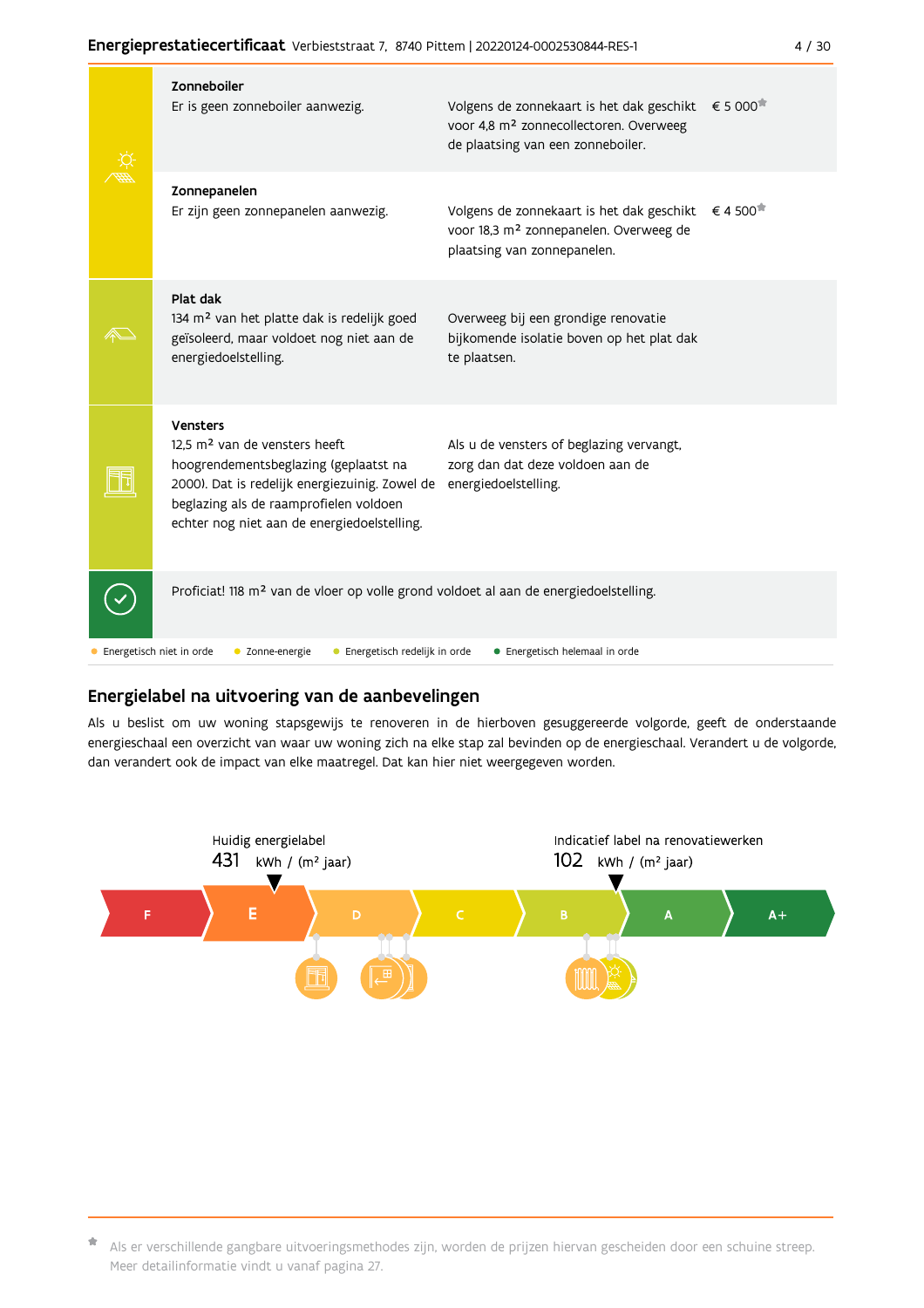### Aandachtspunten

Hou rekening met de volgende aspecten als u uw woning energiezuinig en comfortabeler wilt maken.

Luchtdichtheid: De luchtdichtheid van uw woning is niet gemeten. Een goede luchtdichtheid is nodig om de warmte niet via spleten en kieren te laten ontsnappen. Let er bij de renovatie op dat de werken luchtdicht uitgevoerd worden. U kunt nadien de luchtdichtheid laten meten om eventueel overblijvende lekken op te sporen en uw energielabel mogelijk nog te verbeteren.

Ventilatie: Uw woning beschikt mogelijk niet over voldoende ventilatievoorzieningen. Een goede ventilatie is echter noodzakelijk om een gezond binnenklimaat te garanderen. Voorzie bij uw renovatie daarom in een ventilatiesysteem. Om energie te besparen, kunt u het best kiezen voor een systeem met vraagsturing of warmteterugwinning.



Koeling en zomercomfort: Uw woning heeft kans op oververhitting. Overweeg buitenzonwering om de zon zoveel mogelijk buiten te houden tijdens de zomer. Vermijd de plaatsing van een koelinstallatie, want die verbruikt veel energie.

Sanitair warm water: Uw woning beschikt niet over een zonneboiler. Overweeg de plaatsing van een zonneboiler of warmtepompboiler. Daarmee kunt u energie besparen.

#### Let op!

( !

De aanbevelingen, aandachtspunten en eventuele prijsindicaties op het energieprestatiecertificaat worden standaard gegenereerd op de wijze die de Vlaamse overheid heeft vastgelegd. Laat u bijstaan door een specialist om op basis van de aanbevelingen en aandachtspunten een concreet renovatieplan op te stellen. De energiedeskundige is niet aansprakelijk voor de eventuele schade die ontstaat bij het uitvoeren van de standaard gegenereerde aanbevelingen of aandachtspunten.

#### Meer informatie?

- Voor meer informatie over het energieprestatiecertificaat, gebruiksgedrag, woningkwaliteit ... kunt u terecht op www.energiesparen.be.
- Meer informatie over uw woning vindt u op uw persoonlijke woningpas. Surf naar woningpas.vlaanderen.be om uw woningpas te bekijken.
- Meer informatie over beter renoveren vindt u op www.energiesparen.be/ikbenoveer.

Gegevens energiedeskundige: LORE IRMA VAN BRUAENE **METEX** 8851 Koolskamp EP17292

#### **Premies**

Informatie over energiewinsten, subsidies of andere financiële voordelen vindt u op www.energiesparen.be.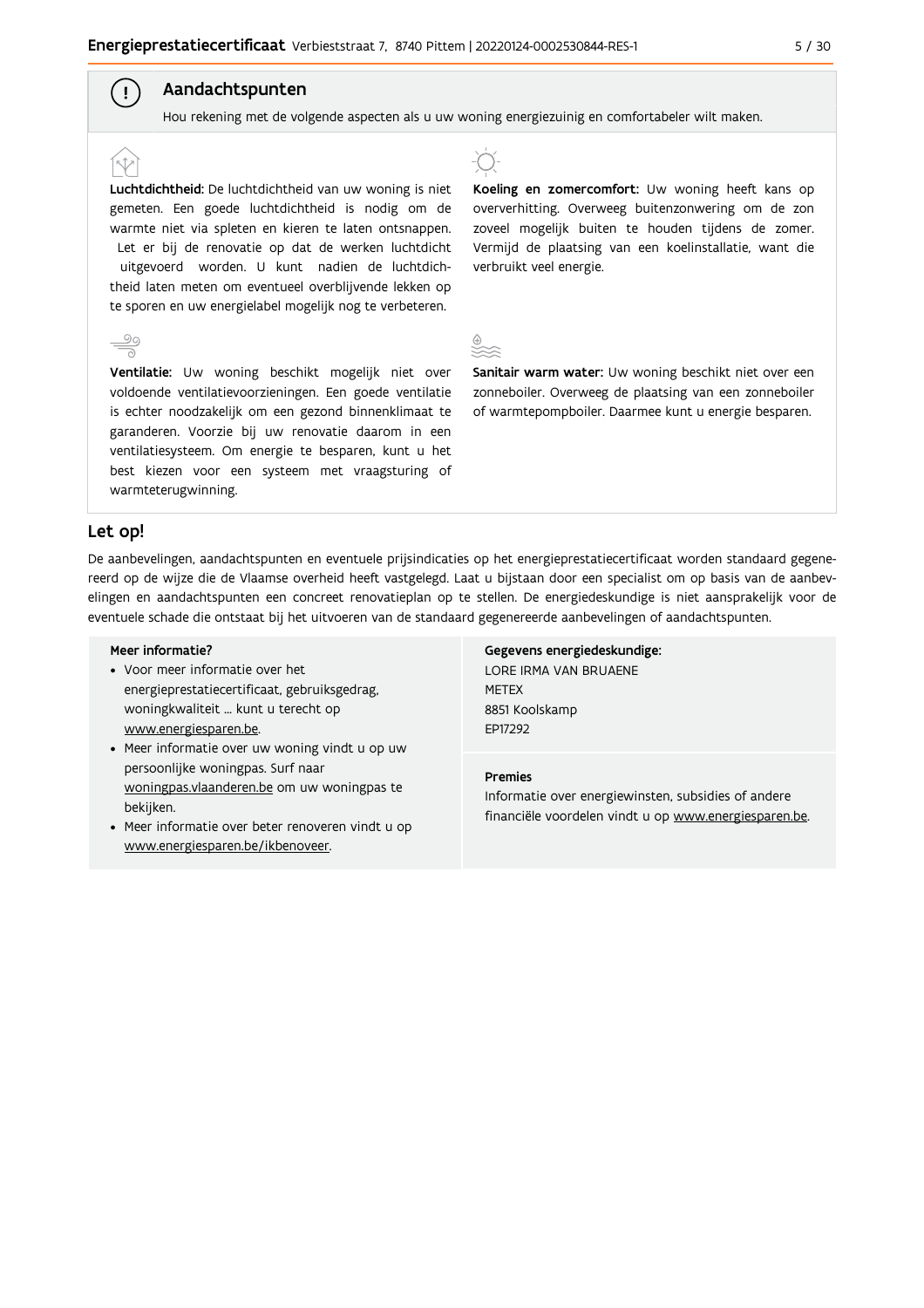# Energieprestatiecertificaat (EPC) in detail

Elk gebouw bestaat uit verschillende onderdelen die met elkaar verbonden zijn. Als u renoveert, kunt u het best al rekening houden met de werken die u later nog gaat uitvoeren.

Dit deel van het energieprestatiecertificaat gaat dieper in op de aanbevelingen van uw woning. Samen met uw architect of andere vakman kunt u op basis hiervan een renovatieplan opstellen.

#### Inhoudstafel

| Daken.                            | 8               |
|-----------------------------------|-----------------|
| Vensters en deuren                | 10 <sup>°</sup> |
| Muren                             | 14              |
| Vloeren                           | 17              |
| Ruimteverwarming                  | 19              |
| Installaties voor zonne-energie.  | 23              |
| Overige installaties              | 25              |
| Bewijsstukken gebruikt in dit EPC | 26              |
| Toelichting prijsindicaties       | 27              |

### 10 goede redenen om nu al te BENOveren

BENOveren is BEter reNOveren dan gebruikelijk is, met hogere ambities op het vlak van energieprestaties, goed gepland en met deskundig advies, zodat ook latere renovatiestappen haalbaar blijven (zie ook www.energiesparen.be/ikbenoveer). Een geBENOveerde woning biedt veel voordelen:

- 1. Een lagere energiefactuur 2. Meer comfort 3. Een gezonder binnenklimaat 4. Esthetische meerwaarde 5. Financiële meerwaarde  $\sqrt{3}$ 6. Nodig voor ons klimaat  $\begin{picture}(150,10) \put(0,0){\line(1,0){10}} \put(15,0){\line(1,0){10}} \put(15,0){\line(1,0){10}} \put(15,0){\line(1,0){10}} \put(15,0){\line(1,0){10}} \put(15,0){\line(1,0){10}} \put(15,0){\line(1,0){10}} \put(15,0){\line(1,0){10}} \put(15,0){\line(1,0){10}} \put(15,0){\line(1,0){10}} \put(15,0){\line(1,0){10}} \put(15,0){\line($ 7. Uw woning is klaar voor uw oude dag 8. Minder onderhoud
	- 9. Vandaag al haalbaar
	- 10. De overheid betaalt mee

#### Renoveren of slopen: let op voor asbest!

Asbest is een schadelijke stof die nog regelmatig aanwezig is in gebouwen. In veel gevallen kunnen asbesttoepassingen op een eenvoudige en vooral veilige manier verwijderd worden. Deze werken en eventuele bijhorende kosten zijn niet inbegrepen in het EPC. Voor meer informatie over (het herkennen van) asbest en asbestverwijdering kunt u terecht op www.ovam.be.

## Hoe wordt het EPC opgemaakt?

De eigenschappen van uw woning zijn door de energiedeskundige ingevoerd in software die door de Vlaamse overheid is opgelegd. De energiedeskundige mag zich alleen baseren op zijn vaststellingen tijdens het plaatsbezoek en op bewijsstukken die voldoen aan de voorwaarden die de Vlaamse overheid heeft opgelegd. Op basis van de invoergegevens berekent de software het energielabel en genereert automatisch aanbevelingen en eventueel ook prijsindicaties. Bij onbekende invoergegevens gaat de software uit van veronderstellingen, onder meer op basis van het (ver)bouw- of fabricagejaar. Om zeker te zijn van de werkelijke samenstelling van uw muur, dak of vloer kunt u ervoor kiezen om verder (destructief) onderzoek uit te voeren (losschroeven stopcontact, gaatje boren in een voeg, binnenafwerking tijdelijk verwijderen ...).

Voor meer informatie over de werkwijze, de bewijsstukken en de voorwaarden kunt u terecht op www.energiesparen.be.

De bewijsstukken die gebruikt zijn voor dit EPC, kan u terugvinden op pagina 26.

## **Energiedoelstelling 2050**

De energiedoelstelling van de Vlaamse Regering is om tegen 2050 alle woningen en appartementen in Vlaanderen minstens even energiezuinig te maken als een energetisch performante nieuwbouwwoning van 2017.

Ten tijde van de opmaak van dit EPC is het nog niet verplicht om aan die energiedoelstelling te voldoen. Denk echter vooruit! Hou nu al zo veel mogelijk rekening met die energiedoelstelling en streef zelfs naar beter.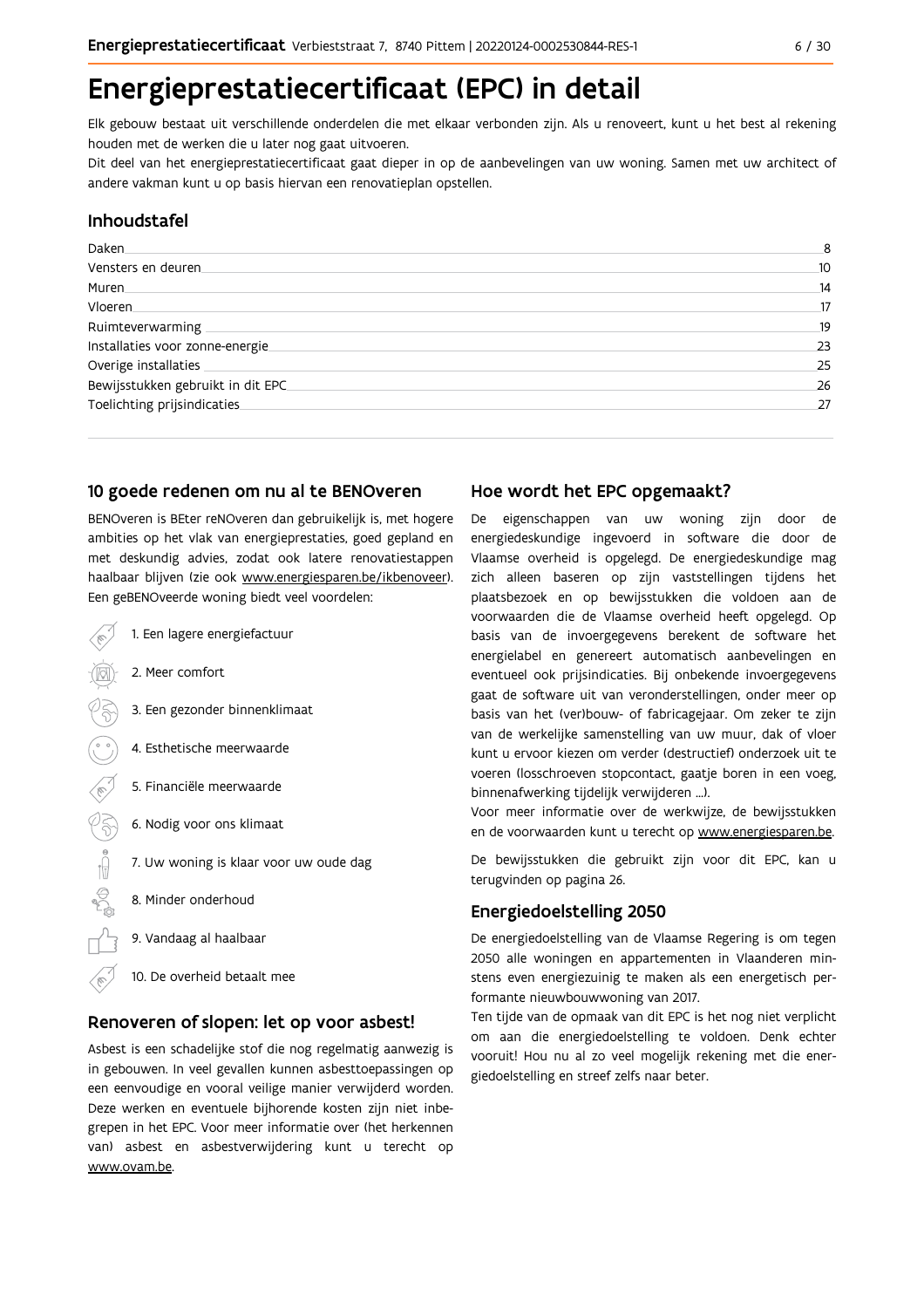# Algemene gegevens

| Gebouw id / Gebouweenheid id                                | 19812853 / 20047999    |
|-------------------------------------------------------------|------------------------|
| Datum plaatsbezoek                                          | 21/01/2022             |
| Referentiejaar bouw                                         | 1970                   |
| Beschermd volume (m <sup>3</sup> )                          | 636                    |
| Ruimten niet opgenomen in het beschermd volume              | Geen                   |
| Bruikbare vloeroppervlakte (m <sup>2</sup> )                | 210                    |
| Verliesoppervlakte (m <sup>2</sup> )                        | 529                    |
| Infiltratiedebiet (m <sup>3</sup> /(m <sup>2</sup> h))      | Onbekend               |
| Thermische massa                                            | Half zwaar/matig zwaar |
| Open haard(en) voor hout aanwezig                           | Neen                   |
| Niet-residentiële bestemming                                | Geen                   |
| Berekende energiescore (kWh/(m <sup>2</sup> jaar))          | 431                    |
| Karakteristiek jaarlijks primair energieverbruik (kWh/jaar) | 90.463                 |
| CO <sub>2</sub> -emissie (kg/jaar)                          | 11.198                 |
| <b>Indicatief S-peil</b>                                    | 81                     |
| Gemiddelde U-waarde gebouwschil (W/(m <sup>2</sup> K))      | 0.73                   |
| Gemiddeld installatierendement verwarming (%)               | 82                     |

# Verklarende woordenlijst

| beschermd volume                                    | Het volume van alle ruimten die men wenst te beschermen tegen warmteverlies naar<br>buiten, de grond en aangrenzende onverwarmde ruimten.                                                                                                                                 |
|-----------------------------------------------------|---------------------------------------------------------------------------------------------------------------------------------------------------------------------------------------------------------------------------------------------------------------------------|
| bruikbare vloeroppervlakte                          | De vloeroppervlakte binnen het beschermd volume die beloopbaar en toegankelijk is.                                                                                                                                                                                        |
| U-waarde                                            | De U-waarde beschrijft de isolatiewaarde van daken, muren, vensters  Hoe lager de<br>U-waarde, hoe beter de constructie isoleert.                                                                                                                                         |
| R-waarde                                            | De warmteweerstand van een materiaallaag. Hoe groter de R-waarde, hoe beter de<br>materiaallaag isoleert.                                                                                                                                                                 |
| lambdawaarde                                        | De warmtegeleidbaarheid van een materiaal. Hoe lager de lambdawaarde, hoe beter<br>het materiaal isoleert.                                                                                                                                                                |
| karakteristiek jaarlijks primair<br>energieverbruik | De berekende hoeveelheid primaire energie die gedurende één jaar nodig is voor de<br>verwarming, de aanmaak van sanitair warm water, de ventilatie en de koeling van een<br>woning. Eventuele bijdragen van zonneboilers en zonnepanelen worden in mindering<br>gebracht. |
| berekende energiescore                              | Een maat voor de totale energieprestatie van een woning. De berekende energiescore<br>is gelijk aan het karakteristiek jaarlijks primair energieverbuik, gedeeld door de<br>bruikbare vloeroppervlakte.                                                                   |
| S-peil                                              | Een maat voor de energieprestatie van de gebouwschil van een woning. Het S-peil<br>houdt rekening met de isolatie, de luchtdichtheid, de oriëntatie, de zonnewinsten en<br>de vormefficiëntie. Hoe lager het S-peil, hoe energie-efficiënter de gebouwschil.              |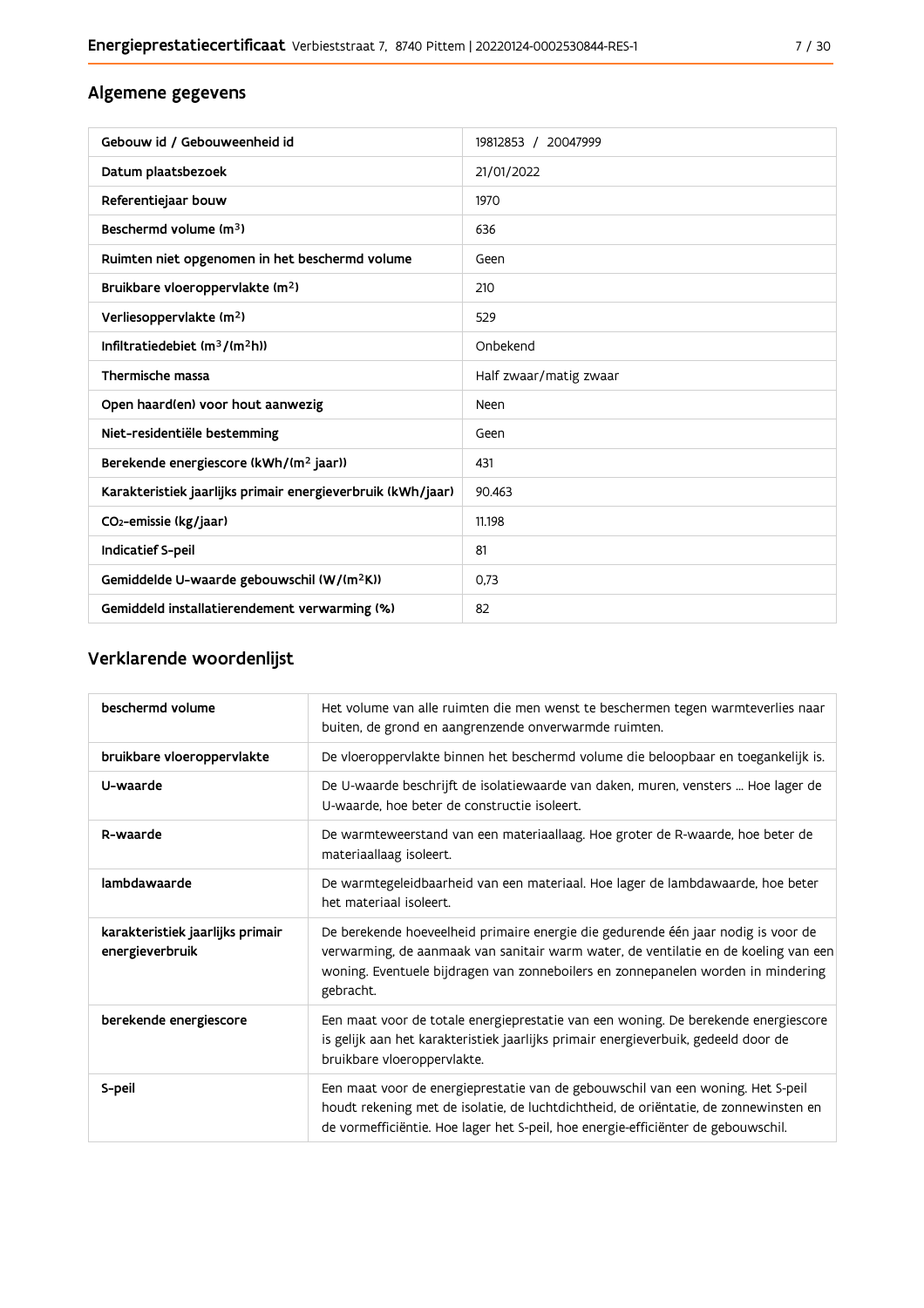# **Daken**



#### Plat dak

134 m<sup>2</sup> van het platte dak is redelijk goed geïsoleerd, maar voldoet nog niet aan de energiedoelstelling.

Overweeg bij een grondige renovatie bijkomende isolatie boven op het plat dak te plaatsen.

Bij de renovatie van uw dak kunt u het best streven naar een U-waarde van maximaal 0,24 W/(m<sup>2</sup>K). Dat komt overeen met een isolatielaag van ongeveer 14 cm minerale wol of XPS ( $\lambda_a$  = 0,035 W/(m.K)) of 12 cm PUR ( $\lambda_a$  = 0,027 W/(m.K)). Als u de isolatie van uw platte of hellende dak tussen een houten dakstructuur plaatst, moet u de isolatiedikte verhogen tot minstens 22 cm minerale wol

Hoogstwaarschijnlijk renoveert u uw dak(en) maar één keer grondig. Isoleer daarom meteen maximaal. De energiedoelstelling van 0,24 W/(m<sup>2</sup>K) vormt de basis, maar u kunt altijd streven naar beter.

# Denk vooruit!

- · Isoleert u eerst uw dak en dan uw muren? Verleng dan nu al de dakoversteken zodat de buitenmuurisolatie luchtdicht en zonder koudebrug op de dakisolatie kan aansluiten. Plaats ook de regenwaterafvoer zodanig dat er nog plaats genoeg is om buitenmuurisolatie te plaatsen.
- · Wordt het platte dak een stuk dikker door de isolatie? Hou er dan rekening mee dat u ook de dakgoten, brandmuurtjes, dakranden, gevels ... moet verhogen.
- · Bent u van plan een ventilatiesysteem, zonneboiler of zonnepanelen te plaatsen? Hou dan nu al rekening met de nodige leidingdoorvoeren of dakverstevigingen.
- · Denk bij de renovatie van uw dak aan functies die u later nog wilt toevoegen (bijvoorbeeld een zolderkamer wordt bureau) en zorg nu al voor voldoende daglicht door bijvoorbeeld dakvlakvensters te integreren in uw dak.

#### Een plat dak isoleren

Bij de isolatie van een plat dak kunt u het best kiezen voor een warm dak. Als het platte dak nog in goede staat is, wordt boven op de bestaande dakconstructie een nieuwe laag met dampscherm, isolatie en dakbedekking aangebracht. Als het dak al geïsoleerd is, moet vooraf bekeken worden hoeveel isolatie u nog kunt bijplaatsen. Vraag daarvoor raad aan een specialist.

Een groendak is een mooie en tegelijk ecologische oplossing. Laat een specialist vooraf onderzoeken of u van het platte dak een groendak kunt maken.

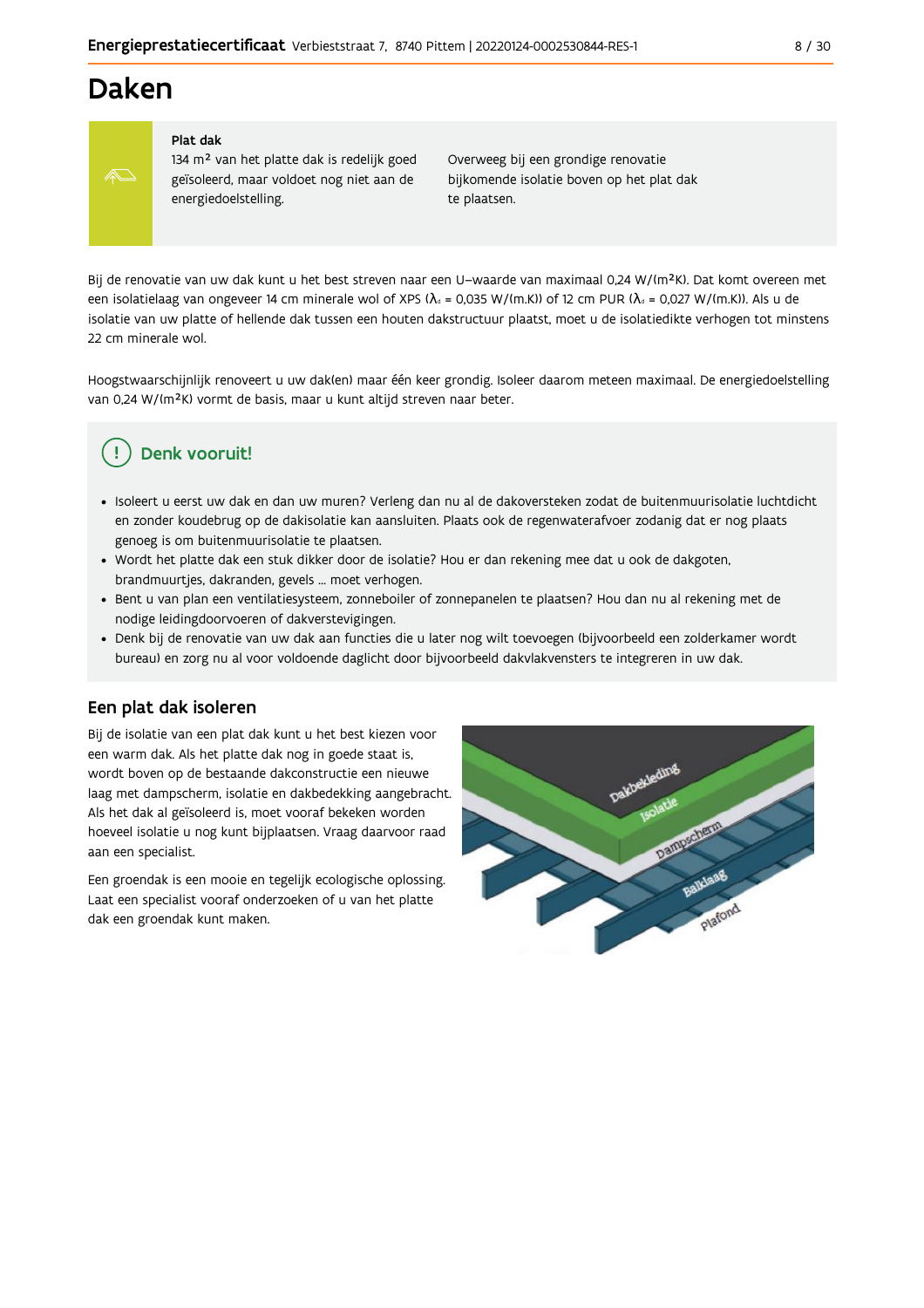#### $9/30$

#### Pas op! (!)

- · Zorg steeds dat de isolatie wind- en luchtdicht geplaatst wordt. Anders gaat een groot deel van het isolatie-effect teniet.
- Het extra gewicht op de bestaande constructie van het dak heeft mogelijk een impact op de draagkracht en stabiliteit van het dak, de gevels en de fundering.
- · Door het isoleren van het dak gaat de luchtdichtheid van uw woning er op vooruit en kan de luchtverversing niet meer gebeuren via spleten en kieren. Voorzie dus een ventilatiesysteem om uw woning te ventileren. Dat is niet enkel essentieel om vochtproblemen te vermijden, maar ook voor uw gezondheid en uw comfort.

Laat u bijstaan door een architect, aannemer of vakman voor deskundig advies en een goede uitvoering van de werken.

## Technische fiche daken

De energiedeskundige heeft de onderstaande gegevens ingevoerd. Bezorg die gegevens aan uw vakman.



#### Legende

a dak niet in riet of cellenbeton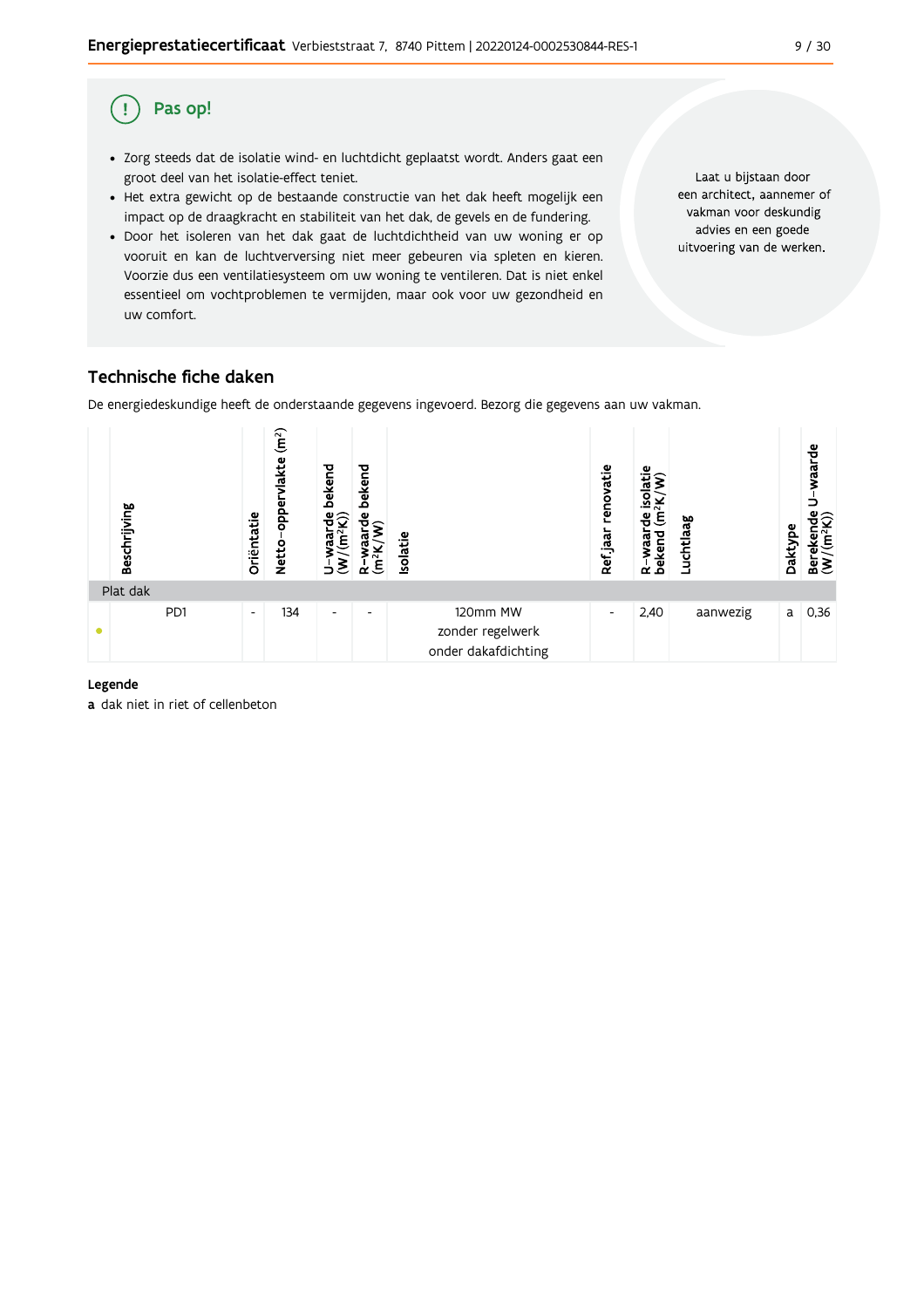#### $10/30$

# Vensters en deuren

|  | <b>Vensters</b><br>36 m <sup>2</sup> van de vensters heeft dubbele<br>beglazing. Dat is weinig energiezuinig. Ook<br>de raamprofielen zijn thermisch weinig<br>performant.                                                                       | Vervang de vensters door nieuwe vensters € 28 500 <sup>*</sup><br>met hoogrendementsbeglazing en<br>energieperformante raamprofielen. |                      |
|--|--------------------------------------------------------------------------------------------------------------------------------------------------------------------------------------------------------------------------------------------------|---------------------------------------------------------------------------------------------------------------------------------------|----------------------|
|  | Deuren en poorten<br>7,5 m <sup>2</sup> van de deuren of poorten is<br>onvoldoende geïsoleerd.                                                                                                                                                   | Vervang de weinig energiezuinige deuren<br>of poorten door een energiezuinig<br>alternatief met sterk isolerende profielen.           | € 7 000 <sup>★</sup> |
|  | Panelen<br>3,9 m <sup>2</sup> panelen zijn onvoldoende geïsoleerd.                                                                                                                                                                               | Vervang de weinig energiezuinige panelen € 3 000 <sup>*</sup><br>door energiezuinige vulpanelen met sterk<br>isolerende profielen.    |                      |
|  | <b>Vensters</b><br>12.5 m <sup>2</sup> van de vensters heeft<br>hoogrendementsbeglazing (geplaatst na<br>2000). Dat is redelijk energiezuinig. Zowel de<br>beglazing als de raamprofielen voldoen<br>echter nog niet aan de energiedoelstelling. | Als u de vensters of beglazing vervangt,<br>zorg dan dat deze voldoen aan de<br>energiedoelstelling.                                  |                      |

De kwaliteit van zowel de beglazing als de profielen bepaalt de energieprestatie van uw vensters. Kies altijd voor dubbele hoogrendementsbeglazing of drievoudige beglazing met een U-waarde van maximaal 1,0 W/(m<sup>2</sup>K). Bij de renovatie van vensters kunt u het best streven naar een U-waarde van maximaal 1,5 W/(m<sup>2</sup>K) voor de vensters (glas + profielen). Naast de vensters in de gevel verdienen ook dakvlakvensters, koepels, lichtstraten, polycarbonaatplaten en glasbouwstenen de nodige aandacht.

Bij de vervanging van uw deuren, poorten of panelen kunt u het best streven naar een U-waarde van maximaal 2 W/(m<sup>2</sup>K). Kies daarom voor een deur of poort met sterk isolerende profielen en panelen. Als de deur glas bevat, kunt u het best kiezen voor dubbele hoogrendementsbeglazing of drievoudige beglazing met een U-waarde van maximaal 1,0 W/(m<sup>2</sup>K).

Hoogstwaarschijnlijk vervangt u uw buitenschrijnwerk maar één keer. Kies daarom meteen voor de meest energie-efficiënte oplossing.

# Denk vooruit!

- · Vervangt u eerst uw buitenschrijnwerk en isoleert u pas nadien uw gevels? Zorg er nu al voor dat de buitenmuurisolatie zonder koudebruggen op de profielen van uw vensters en deuren zal kunnen aansluiten. Zo vermijdt u condensatie en schimmelvorming in uw woning.
- Bent u van plan om ventilatie te plaatsen met natuurlijke toevoer, eventueel in combinatie met mechanische afvoer? Bouw dan nu al ventilatieroosters in de vensters in.
- · Bent u van plan geautomatiseerde buitenzonwering te plaatsen? Breng dan nu al de nodige bekabeling aan.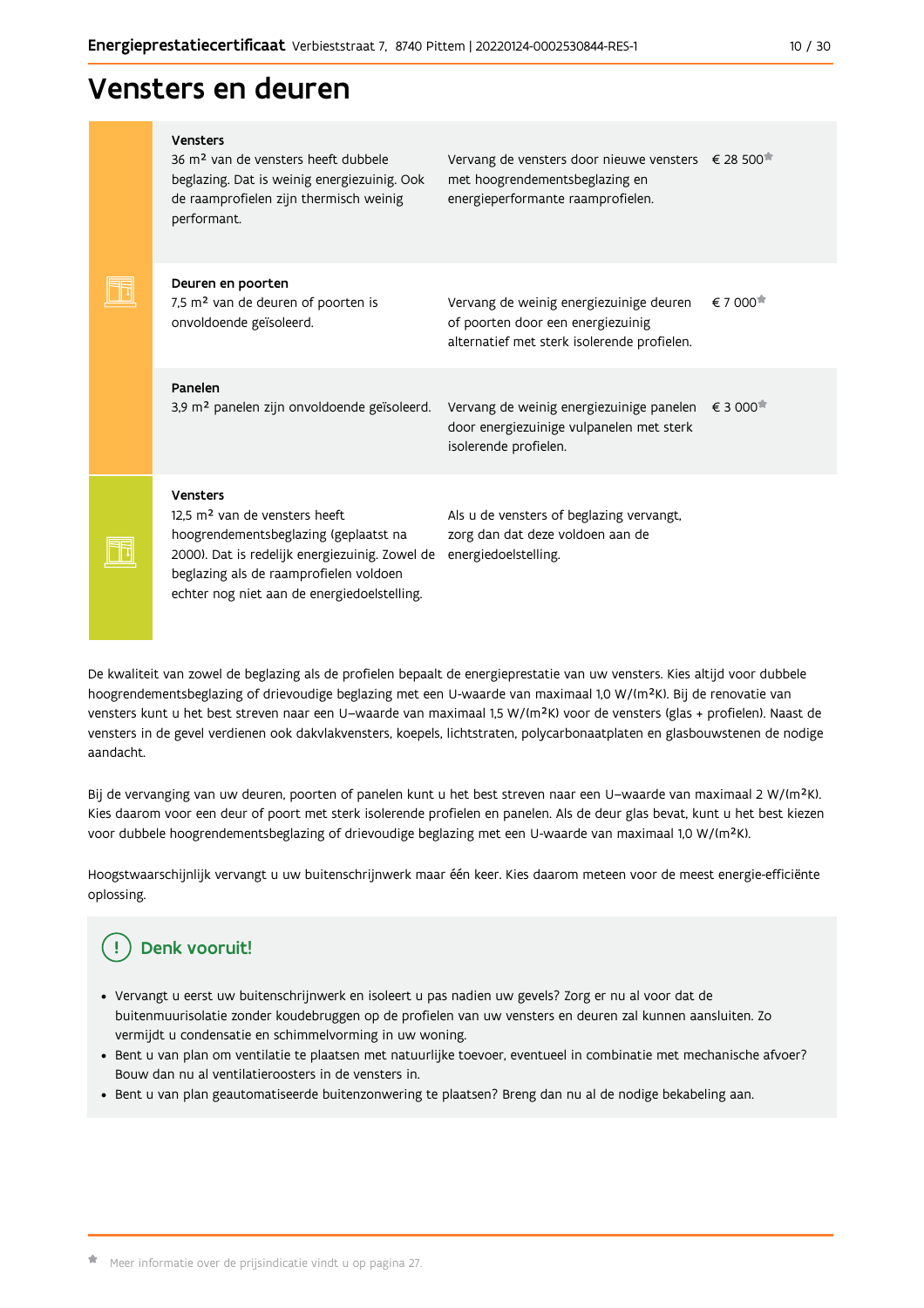#### Vensters vervangen

Het venster (glas + profielen) in zijn geheel vervangen is op energetisch vlak de beste oplossing. Als het om bepaalde redenen (esthetisch, bouwkundige regelgeving ...) niet mogelijk of gewenst is om het volledige venster te vervangen, vervang dan minstens het glas of plaats een dubbel raam of voorzetglas. Besteed altijd voldoende aandacht aan een luchtdichte plaatsing van het buitenschrijnwerk.

Beschikt u nog over oude rolluikkasten? Vervang ze door geïsoleerde luchtdichte kasten.

#### Deuren, poorten of panelen vervangen

Zorg ervoor dat deuren, poorten of panelen luchtdicht geplaatst worden. Een luchtdichte buitendeur is aan vier kanten uitgerust met een goede dichting. Aan de onderkant van de deur wordt daarvoor vaak gebruikgemaakt van een zogenaamde valdorpel. Dat is een automatisch tochtprofiel dat onzichtbaar in de onderkant van de deur is ingewerkt. Door een mechanisme gaat de valdorpel automatisch naar beneden als de deur dichtgaat en komt hij naar omhoog als de deur geopend wordt.

# Pas op!

· Dankzij de vervanging van het buitenschrijnwerk gaat de luchtdichtheid van uw woning er sterk op vooruit en kan de luchtverversing niet meer gebeuren via spleten en kieren. Voorzie dus een ventilatiesysteem om uw woning te ventileren. Dat is niet enkel essentieel om vochtproblemen te vermijden, maar ook voor uw gezondheid en uw comfort.

Laat u bijstaan door een architect, aannemer of vakman voor deskundig advies en een goede uitvoering van de werken.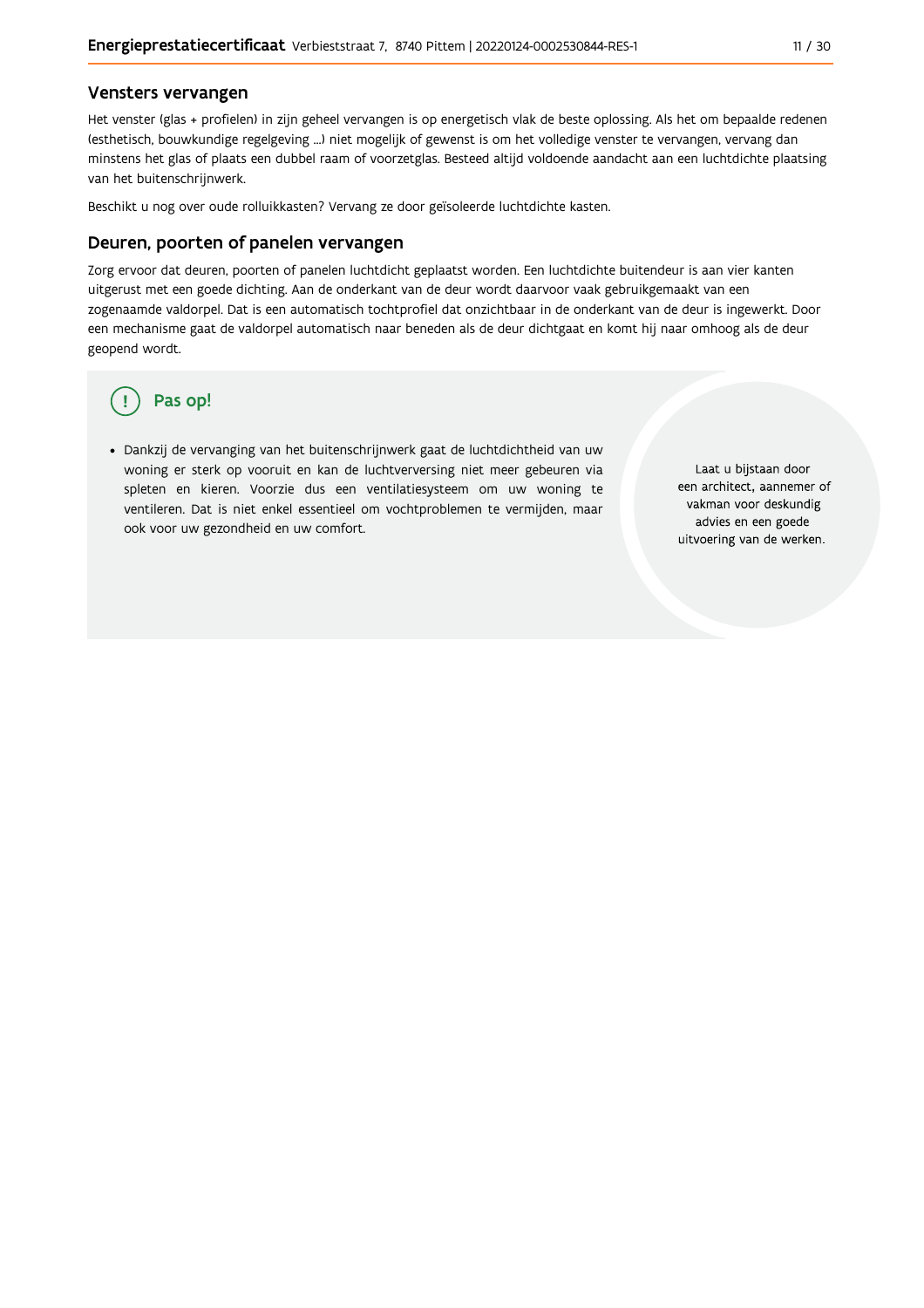#### Technische fiche van de vensters

De energiedeskundige heeft de onderstaande gegevens ingevoerd. Bezorg die gegevens aan uw vakman.

|           | Beschrijving<br>In voorgevel | Oriëntatie | Helling   | Oppervlakte (m <sup>2</sup> ) | bekend<br>$U$ – waarde l $(W/(m^2K))$ | <b>Beglazing</b> | Buitenzonwering          | Profiel | Berekende U-waarde<br>(W/(m <sup>2</sup> K)) |
|-----------|------------------------------|------------|-----------|-------------------------------|---------------------------------------|------------------|--------------------------|---------|----------------------------------------------|
|           | VG1-GL3                      | W          | verticaal | 3,5                           | $\overline{\phantom{a}}$              | dubbel glas      | $\overline{a}$           | hout    | 2,86                                         |
| ۰         | VG1-GL2                      | W          | verticaal | 3,5                           | $\overline{\phantom{a}}$              | dubbel glas      | $\overline{a}$           | hout    | 2,86                                         |
| $\bullet$ | VG1-GL4                      | W          | verticaal | 2,2                           | $\overline{\phantom{a}}$              | dubbel glas      | $\overline{\phantom{a}}$ | hout    | 2,86                                         |
| $\bullet$ | VG1-GL1                      | W          | verticaal | 2,2                           | L,                                    | dubbel glas      | $\overline{a}$           | hout    | 2,86                                         |
|           | In achtergevel               |            |           |                               |                                       |                  |                          |         |                                              |
| $\bullet$ | AG1-GL5                      | O          | verticaal | 3,8                           | $\overline{\phantom{a}}$              | HR-glas b        | $\overline{a}$           | hout    | 1,97                                         |
| $\bullet$ | AG1-GL4                      | $\circ$    | verticaal | 2,1                           | $\blacksquare$                        | HR-glas b        |                          | hout    | 1,97                                         |
| $\bullet$ | AG1-GL1                      | O          | verticaal | 4,6                           | $\frac{1}{2}$                         | dubbel glas      | $\overline{a}$           | hout    | 2,86                                         |
| $\bullet$ | AG1-GL3                      | O          | verticaal | 10,9                          | $\overline{\phantom{a}}$              | dubbel glas      | $\overline{a}$           | hout    | 2,86                                         |
| $\bullet$ | AG1-GL2                      | O          | verticaal | 4,2                           | $\overline{\phantom{a}}$              | dubbel glas      | $\overline{a}$           | hout    | 2,86                                         |
|           | In linkergevel               |            |           |                               |                                       |                  |                          |         |                                              |
| $\bullet$ | LG1-GL3                      | N          | verticaal | 0,7                           | $\overline{\phantom{a}}$              | dubbel glas      | $\overline{\phantom{a}}$ | hout    | 2,86                                         |
| ۰         | LG1-GL2                      | Ν          | verticaal | 2,2                           | $\overline{\phantom{a}}$              | dubbel glas      | $\overline{a}$           | hout    | 2,86                                         |
| $\bullet$ | LG1-GL1                      | Ν          | verticaal | 2,2                           | $\frac{1}{2}$                         | dubbel glas      | $\overline{a}$           | hout    | 2,86                                         |
|           | In rechtergevel              |            |           |                               |                                       |                  |                          |         |                                              |
| 0         | RG1-GL1                      | Ζ          | verticaal | 3,5                           | $\overline{\phantom{a}}$              | HR-glas b        | $\overline{a}$           | hout    | 1,97                                         |
| $\bullet$ | RG1-GL2                      | Z          | verticaal | 3,1                           | $\overline{\phantom{0}}$              | HR-glas b        | $\overline{a}$           | hout    | 1,97                                         |

#### Legende glastypes

HR-glas b Hoogrendementsglas bouwjaar >= 2000

dubbel glas

Gewone dubbele beglazing

Legende profieltypes

hout Houten profiel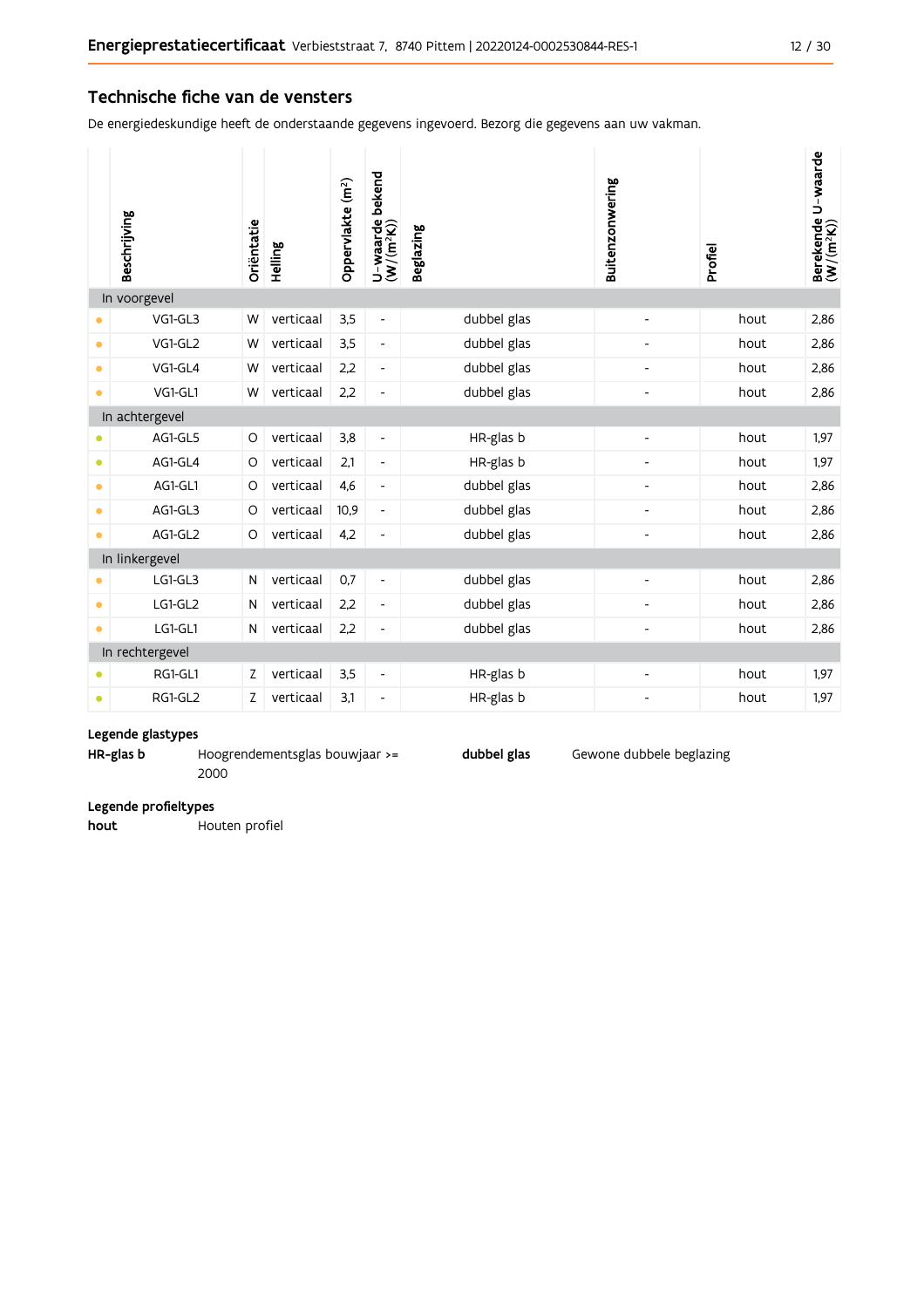### Technische fiche van de deuren, poorten en panelen

De energiedeskundige heeft de onderstaande gegevens ingevoerd. Bezorg die gegevens aan uw vakman.



### Legende deur/paneeltypes

**b** deur/paneel niet in metaal

#### Legende profieltypes

hout

Houten profiel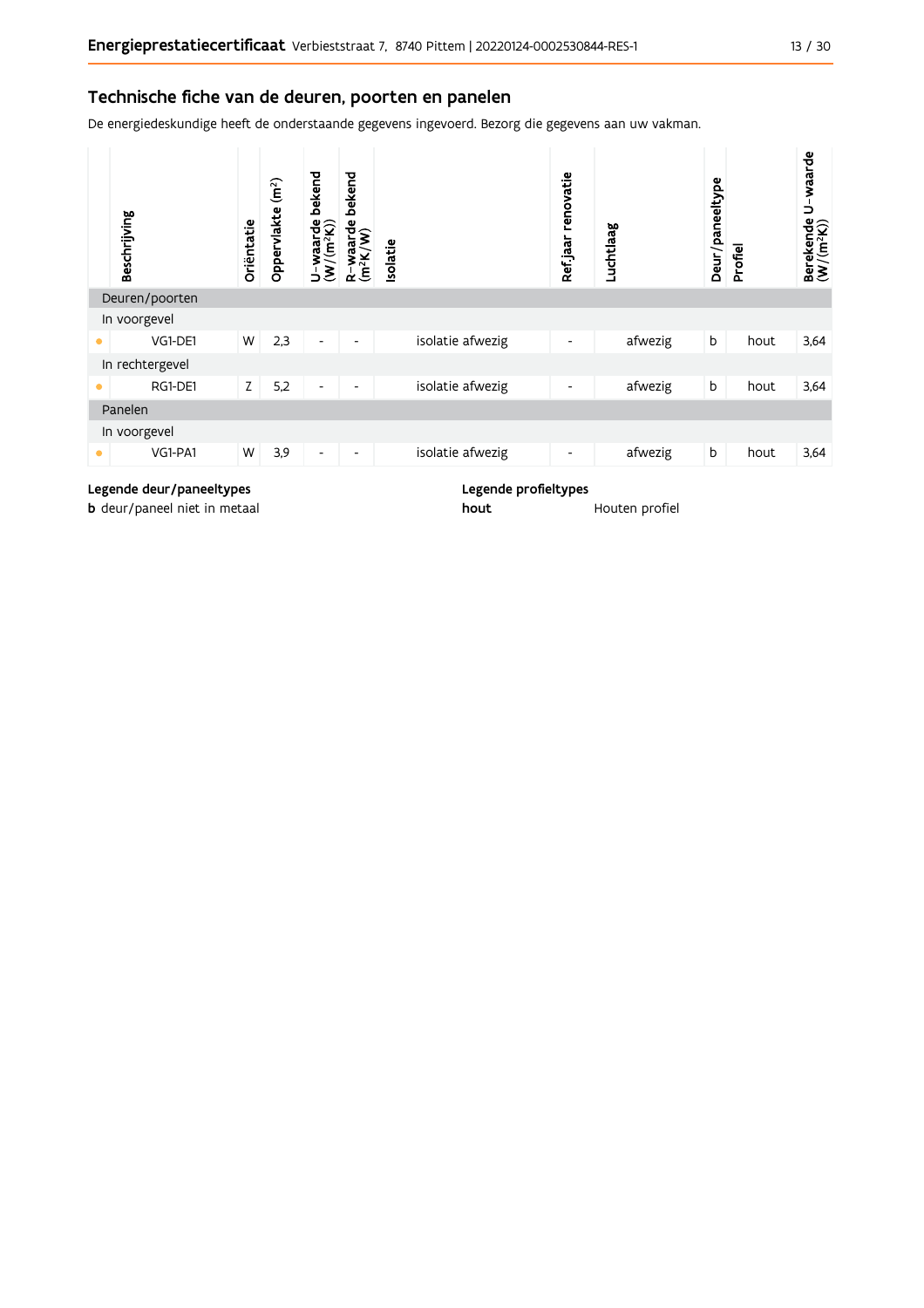# **Muren**

| ╫ |  |
|---|--|
|   |  |

| Muur                                                                                       |                                      |          |
|--------------------------------------------------------------------------------------------|--------------------------------------|----------|
| 200 m <sup>2</sup> van de muren is te weinig geïsoleerd. Plaats bijkomende isolatie aan de |                                      | € 38 500 |
|                                                                                            | binnenkant van de muur               |          |
|                                                                                            | of plaats bijkomende isolatie aan de | € 62 000 |
|                                                                                            | buitenkant van de muur.              |          |
|                                                                                            |                                      |          |

Bij de isolatie van de muren kunt u het best streven naar een U-waarde van maximaal 0,24 W/(m<sup>2</sup>K). Dat komt overeen met een isolatielaag van ongeveer 14 cm minerale wol, EPS of XPS ( $\lambda_a$  = 0,035 W/(mK)) of 10 cm PUR of PIR ( $\lambda_a$  = 0,023 W/(mK)). Als u de isolatie tussen regelwerk plaatst, breng dan minstens 6 cm extra isolatie aan.

Hoogstwaarschijnlijk renoveert u uw muren maar één keer grondig. Isoleer daarom meteen maximaal. De energiedoelstelling van 0,24 W/(m<sup>2</sup>K) vormt de basis, maar u kunt altijd streven naar beter.

#### Pas op! Ţ

- · De warmteverliezen worden niet alleen beperkt door goed te isoleren, maar ook door luchtlekken te vermijden. Besteed voldoende aandacht aan het luchtdicht aansluiten van de muurisolatie op vensters en deuren, de vloer en het dak.
- · Door het isoleren van de muren gaat de luchtdichtheid van uw woning er op vooruit en kan de luchtverversing niet meer gebeuren via spleten en kieren. Voorzie dus een ventilatiesysteem om uw woning te ventileren. Dat is niet enkel essentieel om vochtproblemen te vermijden, maar ook voor uw gezondheid en uw comfort.

Laat u bijstaan door een architect, aannemer of vakman voor deskundig advies en een goede uitvoering van de werken.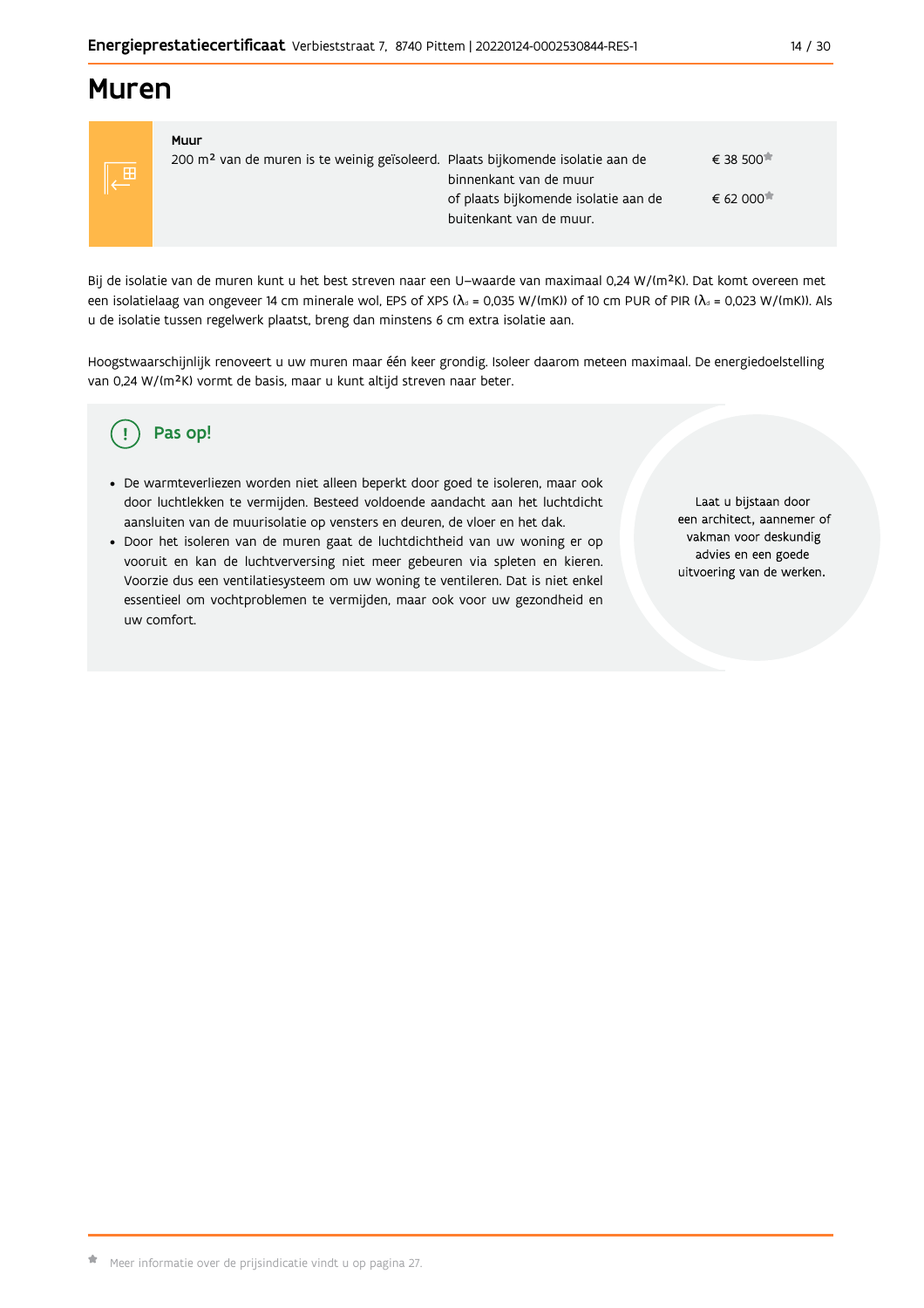## Methodes om buitenmuren te isoleren

Er bestaan een aantal methodes om muren te isoleren. U kunt die methodes combineren om de energiedoelstelling van 0,24 W/(m<sup>2</sup>K) te halen.

#### Muren aan de buitenkant isoleren

Dat kan door een extra buitenmuur met een geïsoleerde spouw op te trekken of door isolatiemateriaal aan te brengen met daarop een bepleistering of een nieuwe gevelbekleding.



1. Buitenmuur | 2. Isolatie | 3. Vochtscherm | 4. Afwerkingslaag | 5. Stijl- en regelwerk (optioneel)

## $\bigoplus$

- Bouwfysisch veruit de beste oplossing.
- Koudebruggen worden weggewerkt.
- · Nieuw uitzicht van de woning.

## $\odot$

#### • Vrij dure oplossing.

- · Niet toepasbaar bij beschermde of siergevels.
- Soms is een stedenbouwkundige vergunning vereist.

# Denk vooruit!

- · Nadien uw dak isoleren? Zorg nu al dat de dakisolatie zal kunnen aansluiten op de muurisolatie.
- · Vernieuw eerst vensters en deuren (indien nodig), zodat de buitenisolatie hierop kan aansluiten.
- Hou nu al rekening met later te plaatsen zonwering.

## Muren aan de binnenkant isoleren

Isolatieplaten kunnen rechtstreeks op de bestaande muur bevestigd worden of een structuur in hout of metaal kan opgevuld worden met isolatie ('voorzetwandsysteem'). Binnenisolatie is een delicaat werk. Vraag advies aan een vakman of laat het uitvoeren door een gecertificeerd aannemer



1. Buitengevel | 2. Isolatie | 3. Dampscherm | 4. Binnenafwerking | 5. Stijl- en regelwerk (optioneel)

#### $\bigoplus$

- Relatief eenvoudig zelf uit te voeren.
- Geen invloed op het uitzicht van de woning.

## ⊝

- Bouwfysisch de meest delicate oplossing.
- · De binnenruimte verkleint en stopcontacten, leidingen en radiatoren moeten worden verplaatst.

# Denk vooruit!

- Vernieuw eerst vensters en deuren (indien nodig), zodat de binnenisolatie hierop kan aansluiten.
- · Breng eventueel wandverstevigingen aan om later kaders en kasten te kunnen ophangen.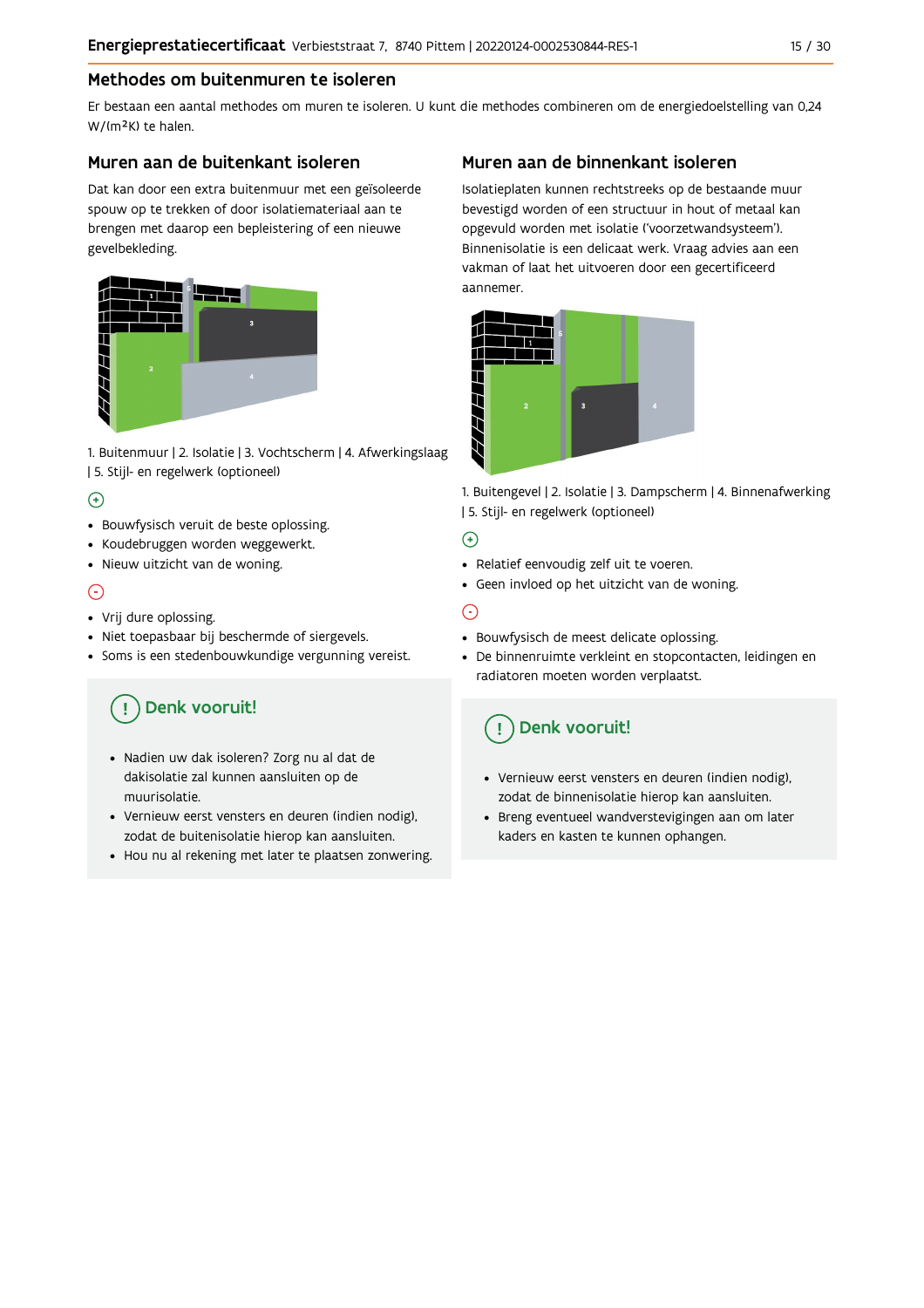#### Technische fiche van de muren

De energiedeskundige heeft de onderstaande gegevens ingevoerd. Bezorg die gegevens aan uw vakman.

|           | Beschrijving | Oriëntatie | Netto-oppervlakte (m <sup>2</sup> ) | Diepte onder maaiveld (m) | U-waarde bekend (W/(m <sup>2</sup> K)) | R-waarde bekend (m <sup>2</sup> K/W) | solatie                                  | Ref.jaar renovatie       | Luchtlaag            | Muurtype     | Berekende U-waarde<br>(W/(m <sup>2</sup> K)) |
|-----------|--------------|------------|-------------------------------------|---------------------------|----------------------------------------|--------------------------------------|------------------------------------------|--------------------------|----------------------|--------------|----------------------------------------------|
|           | Buitenmuur   |            |                                     |                           |                                        |                                      |                                          |                          |                      |              |                                              |
|           | Voorgevel    |            |                                     |                           |                                        |                                      |                                          |                          |                      |              |                                              |
| $\bullet$ | VG1          | W          | 37                                  |                           |                                        |                                      | 50mm XPS<br>zonder regelwerk<br>in spouw |                          | aanwezig<br>in spouw | $\mathsf{a}$ | 0,62                                         |
|           | Achtergevel  |            |                                     |                           |                                        |                                      |                                          |                          |                      |              |                                              |
| $\bullet$ | AG1          | $\circ$    | 29                                  | $\overline{a}$            |                                        | ÷,                                   | 50mm XPS<br>zonder regelwerk<br>in spouw | $\overline{\phantom{a}}$ | aanwezig<br>in spouw | a            | 0,62                                         |
|           | Rechtergevel |            |                                     |                           |                                        |                                      |                                          |                          |                      |              |                                              |
| $\bullet$ | RG1          | Z          | 64                                  | $\overline{\phantom{a}}$  |                                        |                                      | 50mm XPS<br>zonder regelwerk<br>in spouw | $\overline{a}$           | aanwezig<br>in spouw | a            | 0,62                                         |
|           | Linkergevel  |            |                                     |                           |                                        |                                      |                                          |                          |                      |              |                                              |
| $\bullet$ | LG1          | N          | 70                                  |                           |                                        |                                      | 50mm XPS<br>zonder regelwerk<br>in spouw | -                        | aanwezig<br>in spouw | a            | 0,62                                         |

### Legende

a muur niet in isolerende snelbouwsteen of cellenbeton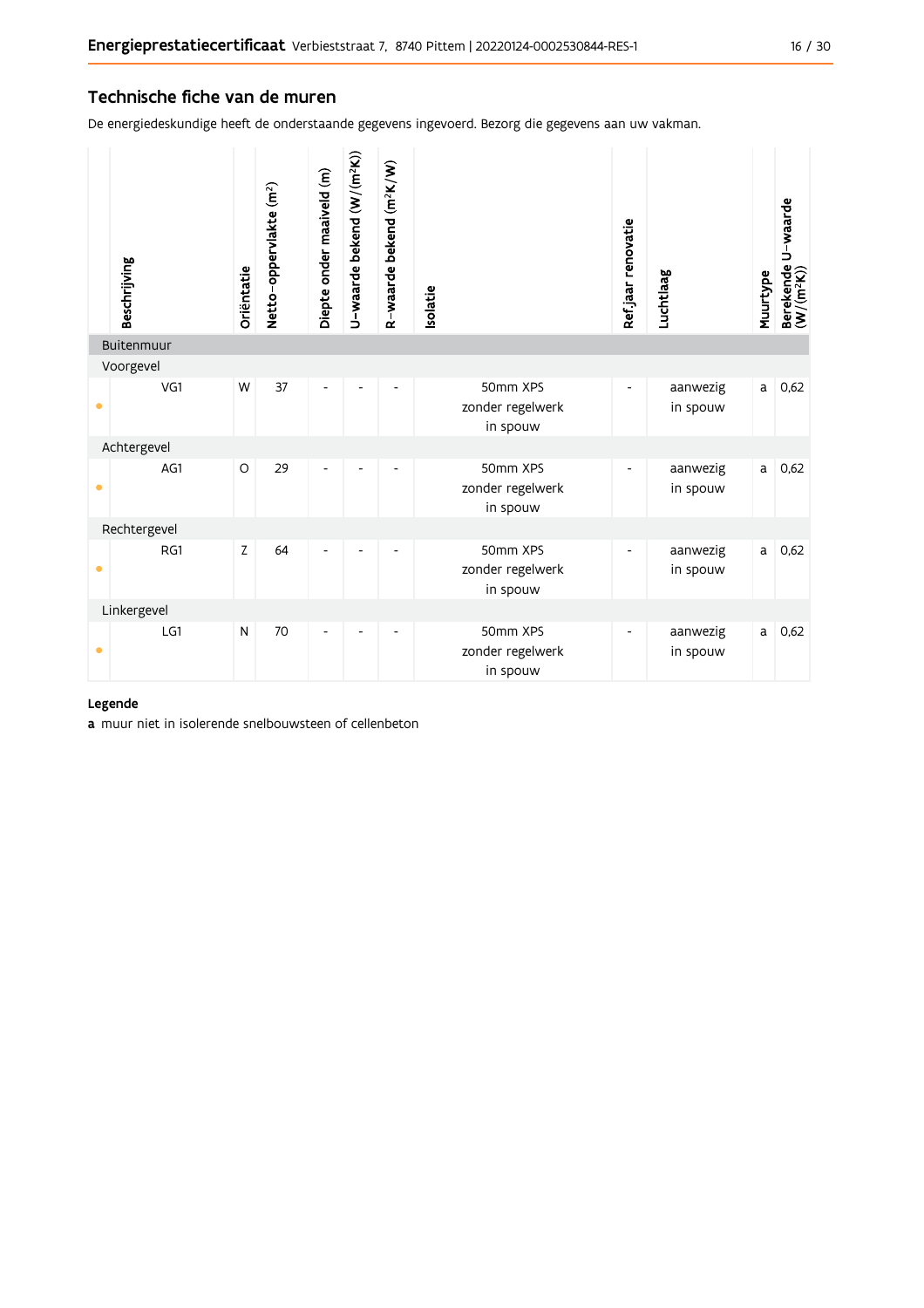#### $17/30$

# Vloeren



Vloer op volle grond 16,8 m<sup>2</sup> van de vloer op volle grond is niet Plaats isolatie in de vloer. geïsoleerd.

 $\notin$  4.000 $\uparrow$ 

Proficiat! 118 m<sup>2</sup> van de vloer op volle grond voldoet al aan de energiedoelstelling.

Bij de isolatie van uw vloeren kunt u het best streven naar een U-waarde van maximaal 0,24 W/(m<sup>2</sup>K). Bij een vloer boven een kelder komt dat overeen met een isolatielaag van ongeveer 10 cm minerale wol ( $\lambda_4$  = 0,040 W/(mK)) of 7 cm gespoten PUR of PIR ( $\lambda_0$  = 0,030 W/(mK)). Omdat de warmteverliezen naar de grond beperkt zijn, hoeft de isolatielaag in vloeren op volle grond iets minder dik te zijn.

Hoogstwaarschijnlijk renoveert u uw vloer(en) maar één keer grondig. Isoleer daarom meteen maximaal. De energiedoelstelling van 0,24 W/(m<sup>2</sup>K) vormt de basis, maar u kunt altijd streven naar beter.

### Een vloer op volle grond isoleren

Om het niveau van uw vloer te kunnen behouden wordt de vloerbedekking, dekvloer en draagvloer afgebroken en wordt de nodige grond uitgegraven. Let daarbij wel op dat uw funderingen diep genoeg zitten. De isolatie wordt op een nieuwe betonplaat aangebracht en afgewerkt met een nieuwe dekvloer en nieuwe vloerbedekking.

Als het geen probleem is dat uw vloer verhoogt, dan is enkel de afbraak van de dekvloer en de vloerbedekking nodig. De isolatie wordt dan op de behouden draagvloer aangebracht en afgewerkt met een nieuwe dekvloer en vloerbedekking. Controleer hierbij altijd of de draagkracht van uw bestaande vloer voldoende groot is.

#### Denk vooruit! Ţ

- · Nadien uw muren isoleren? Zorg nu al dat de muurisolatie zal kunnen aansluiten op de vloerisolatie. Zo vermijdt u koudebruggen.
- Nadien uw installatie voor ruimteverwarming vervangen? Overweeg dan nu al om vloerverwarming te plaatsen.
- · Denk bij de renovatie van uw vloer al aan de installaties die u later wilt aanpassen. Plaats eventueel wachtbuizen voor technieken (bv. elektriciteitsleidingen) die u later nog wilt toevoegen.

# Pas op!

· Door het isoleren van de vloer is het mogelijk dat de luchtdichtheid van uw woning er sterk op vooruit gaat. De luchtverversing kan dan niet meer gebeuren via spleten en kieren. Voorzie dus een ventilatiesysteem om uw woning te ventileren. Dat is niet enkel essentieel om vochtproblemen te vermijden, maar ook voor uw gezondheid en uw comfort.

Laat u bijstaan door een architect, aannemer of vakman voor deskundig advies en een goede uitvoering van de werken.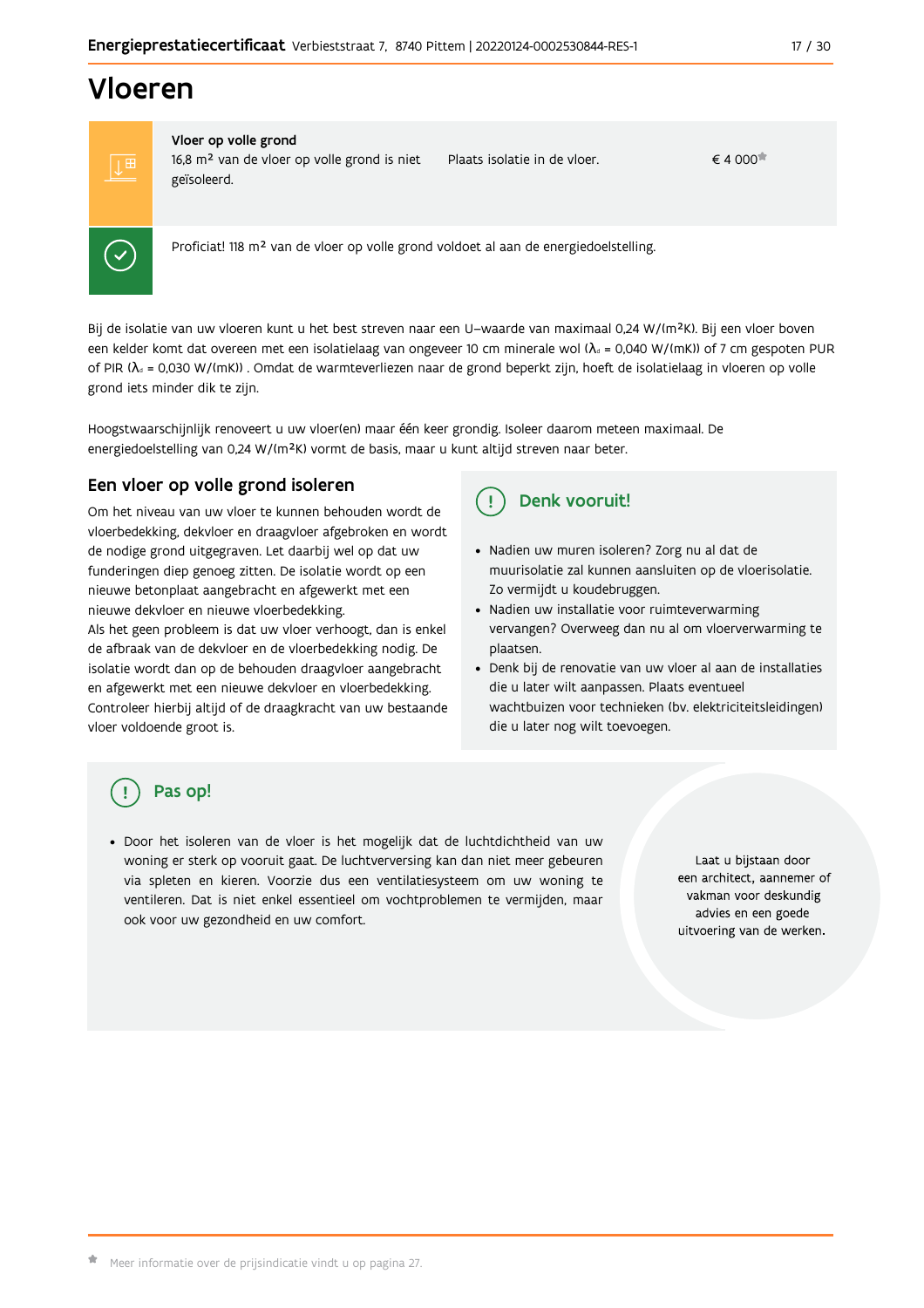## Technische fiche van de vloeren

De energiedeskundige heeft de onderstaande gegevens ingevoerd. Bezorg die gegevens aan uw vakman.

|           | Beschrijving         | (m <sup>2</sup> )<br>oppervlakte<br><b>Netto</b> | $\widehat{\epsilon}$<br>maaiveld<br>onder<br>Diepte | $\widehat{\boldsymbol{\epsilon}}$<br>Perimeter | U-waarde bekend (W/(m <sup>2</sup> K)) | $(m^2K/W)$<br>bekend<br>waarde<br>$\alpha$ | <b>Isolatie</b>               | renovatie<br>Ref jaar    | warming<br>ጀ<br>Vloery | Luchtlaag | Vloertype | waarde<br>⊃<br>Berekende<br>(W/(m <sup>2</sup> K)) |
|-----------|----------------------|--------------------------------------------------|-----------------------------------------------------|------------------------------------------------|----------------------------------------|--------------------------------------------|-------------------------------|--------------------------|------------------------|-----------|-----------|----------------------------------------------------|
|           | Vloer op volle grond |                                                  |                                                     |                                                |                                        |                                            |                               |                          |                        |           |           |                                                    |
| $\bullet$ | VL1                  | 118                                              | ٠                                                   | 38                                             | $\overline{\phantom{0}}$               | $\overline{\phantom{a}}$                   | 100mm XPS<br>zonder regelwerk | $\overline{\phantom{a}}$ | aanwezig               | afwezig   | a         | 0,24                                               |
| $\bullet$ | VL <sub>2</sub>      | 16,8                                             | ٠                                                   | 11,6                                           |                                        | $\overline{\phantom{0}}$                   | isolatie afwezig              | ٠                        |                        | afwezig   | a         | 0,91                                               |

#### Legende

a vloer niet in cellenbeton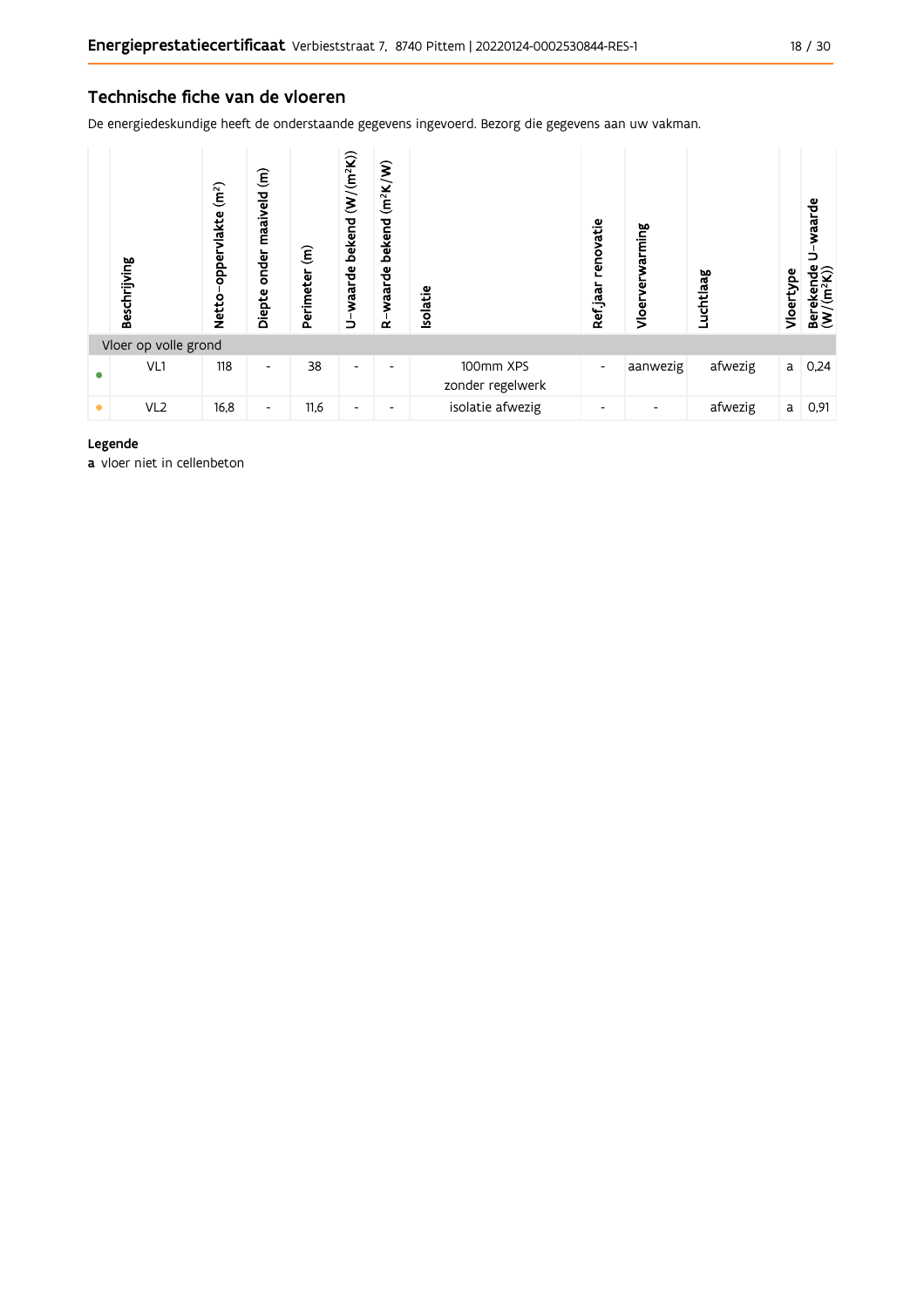# Ruimteverwarming

| Verwarming<br>100% van de woning wordt verwarmd met<br>een (accumulerende) kachel of elektrisch | Vervang de (accumulerende) kachel(s) en<br>elektrische verwarming door een                                                                                                                                                                                                                                                                                                                          | € 22 500<br>$/ \in 34000$ |
|-------------------------------------------------------------------------------------------------|-----------------------------------------------------------------------------------------------------------------------------------------------------------------------------------------------------------------------------------------------------------------------------------------------------------------------------------------------------------------------------------------------------|---------------------------|
| verwarmd.                                                                                       | lucht/water of bodem/water warmtepomp<br>of een condenserende ketel. Plaats een<br>afgiftesysteem, bij voorkeur op lage<br>temperatuur.<br>Een condenserende ketel heeft een jets slechter rendement.<br>Gemiddeld gezien zal uw energiescore met een<br>condenserende ketel, na uitvoering van alle aanbevelingen,<br>een 20-tal kWh/(m <sup>2</sup> jaar) hoger liggen dan met een<br>warmtepomp. | $\epsilon$ 18.500         |

Bij de renovatie van uw verwarmingsinstallatie kunt u het best kiezen voor een energiezuinig systeem. Gebruik zo veel mogelijk hernieuwbare energiebronnen.

### Warmte opwekken op een energie-efficiënte manier

Bij uw renovatie kunt u het best kiezen voor een centraal toestel met een zo hoog mogelijk rendement en zo laag mogelijke werkingstemperatuur, zoals een warmtepomp of een condenserende ketel. Voorzie in een optimale centrale regeling, zoals een kamerthermostaat in combinatie met een buitenvoeler. Gebruik zo veel mogelijk hernieuwbare energiebronnen, zodat de zon, de lucht, de bodem of het water uw verwarmingsfactuur betalen. Andere opties zijn een warmtenet of een micro-warmte-krachtkoppeling.

## Warmtepomp



Als uw woning al goed geïsoleerd is en als u beschikt over oppervlakteverwarming of voldoende grote radiatoren, dan kunt u de plaatsing van een warmtepomp overwegen. Bij uw renovatie kunt u het hest kiezen voor een systeem met een seizoensprestatiefactor (SPF) van 4 of hoger. Een warmtepomp brengt warmte uit de omgeving (lucht, water of bodem) op voldoende hoge temperatuur. 65% à 80% van de energie die de warmtepomp levert, wordt gewonnen uit de omgeving. Zo verbruikt een warmtepompinstallatie minder energie en stoot ze minder CO<sub>2</sub> uit dan een klassiek verwarmingssysteem.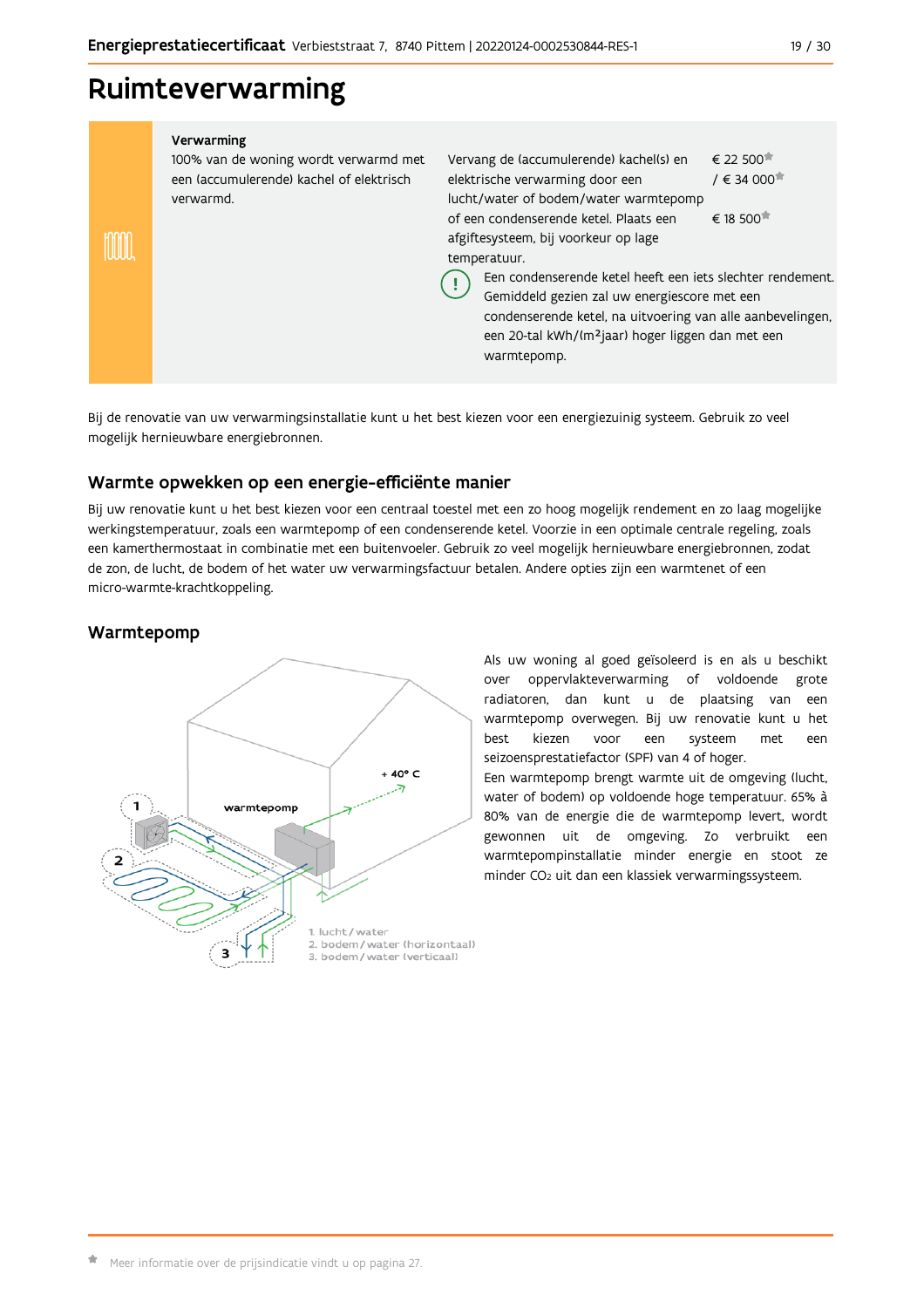#### Condenserende ketel

Condenserende ketels hebben een nominaal rendement van meer dan 100% omdat ze de warmte in de waterdamp van de afgevoerde rookgassen recupereren.

Minder positief is dat condenserende ketels vaak werken op gas of stookolie. Dat zijn fossiele brandstoffen waarvan u het gebruik het best zo veel mogelijk kunt beperken. Overweeg daarom de combinatie van een condenserende ketel met een zonneboilerinstallatie met zonnecollectoren of de koppeling van een condenserende ketel aan een warmtepomp (=hybride warmtepomp).



### (Micro-)warmte-krachtkoppeling

Een (micro-)warmte-krachtkoppeling is een toestel dat tegelijk elektriciteit en warmte opwekt met één enkele (fossiele) brandstof. U kunt het best met een vakman bekijken of uw woning geschikt is voor dit soort toestel.

### Warmtenet

Als in uw stad of gemeente al warmtenetten beschikbaar zijn of als er plannen zijn om ze in de toekomst aan te leggen, overweeg dan om op die warmtenetten aan te sluiten of om nu al de nodige aansluitingsmogelijkheden te voorzien.

# Denk vooruit!

- · Hou bij de keuze van uw verwarmingstoestel altijd rekening met de warmtevraag in de nog niet-verwarmde ruimtes.
- Vervangt u eerst uw verwarmingstoestel en gaat u dan pas isoleren? Kies in samenspraak met een vakman voor een toestel met een vermogen dat zoveel mogelijk is afgestemd op de toekomstige, en niet op de huidige, situatie. Indien het vermogen te groot is voor de gerenoveerde toestand, zal uw nieuw toestel na de renovatie aan een verminderd rendement werken
- · Overweegt u een warmtepomp? Zorg dan eerst dat uw woning voldoende goed geïsoleerd is. Zo kan de warmtepomp op een lage temperatuur werken en werkt ze het meest efficiënt. Ook zijn er bij een bodemwarmtepomp dan minder grondboringen nodig, hetgeen de prijs kan drukken.

## Afgiftesysteem op lage temperatuur

Bij uw renovatie kunt u het best kiezen voor een afgiftesysteem met een zo laag mogelijke werkingstemperatuur. Er zijn twee gangbare systemen.

#### Radiatoren of convectoren op lage temperatuur

Radiatoren of convectoren op lage temperatuur zien er hetzelfde uit als de standaardvarianten, maar worden gevoed met water van maximaal 45 graden in plaats van 70 graden of meer.

## $\bigoplus$

• Snel systeem waardoor uw woning snel opwarmt.

#### $\odot$

· Radiatoren op lage temperatuur zijn iets groter en nemen dus meer ruimte in.

#### Vloer- of wandverwarming

Bij vloer- of wandverwarming wordt water van 30 tot 40 graden door leidingen in uw vloer of wand gestuwd om het op te warmen.

 $\bigodot$ 

• Hoog comfortgevoel omdat de warmte gelijkmatig over de hele ruimte wordt verspreid en de gevoelstemperatuur hoger ligt dan de luchttemperatuur.

 $\bigodot$ 

· Traag systeem waardoor uw woning maar geleidelijk aan opwarmt.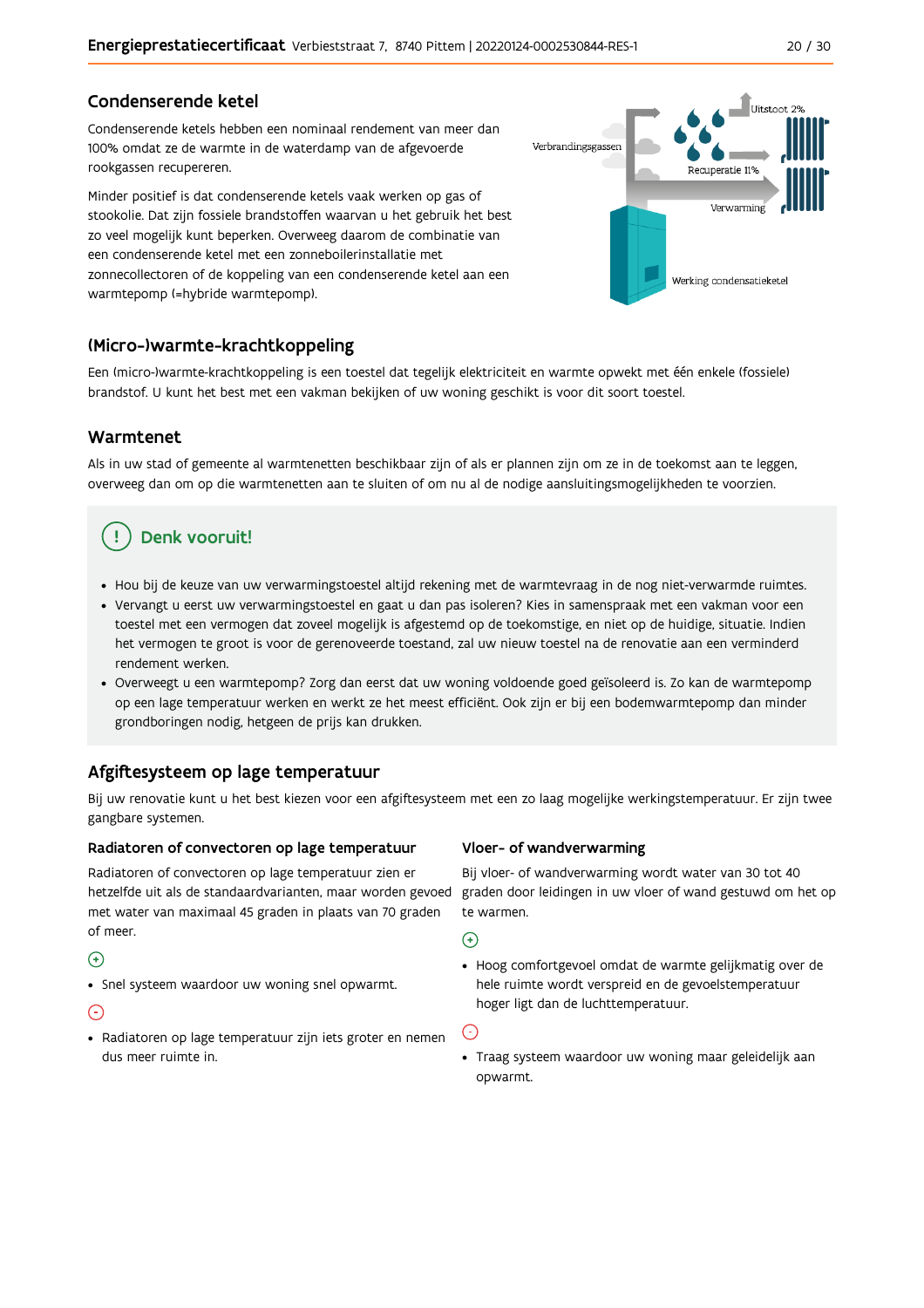#### Ţ Denk vooruit!

- · Overweegt u op lage temperatuur te verwarmen, controleer dan eerst of uw centrale verwarmingstoestel daarvoor geschikt is.
- · Bent u van plan om vloerverwarming te plaatsen, plaats dan eerst voldoende isolatie in de vloer. Hou er rekening mee dat u achteraf geen isolatie meer kunt bijplaatsen boven op de vloer.
- · Bent u van plan om wandverwarming te plaatsen, plaats dan eerst voldoende isolatie in de muur. Hou er rekening mee dat u achteraf geen isolatie meer kunt bijplaatsen aan de binnenkant.

#### ้ <u>เ</u> Pas op!

- · Kiest u voor gefaseerd renoveren? Na bepaalde renovatiemaatregelen zult u minder hoeven te verwarmen. Hou er nu al rekening mee als u een verwarmingsoplossing kiest.
- · Let op dat u de kamerthermostaat niet plaatst tegen een buitengevel, naast een verwarmingselement of op een plaats waar veel tocht is. De regeling van uw verwarming werkt dan niet goed.

Laat u bijstaan door een architect, aannemer of vakman voor deskundig advies en een goede uitvoering van de werken.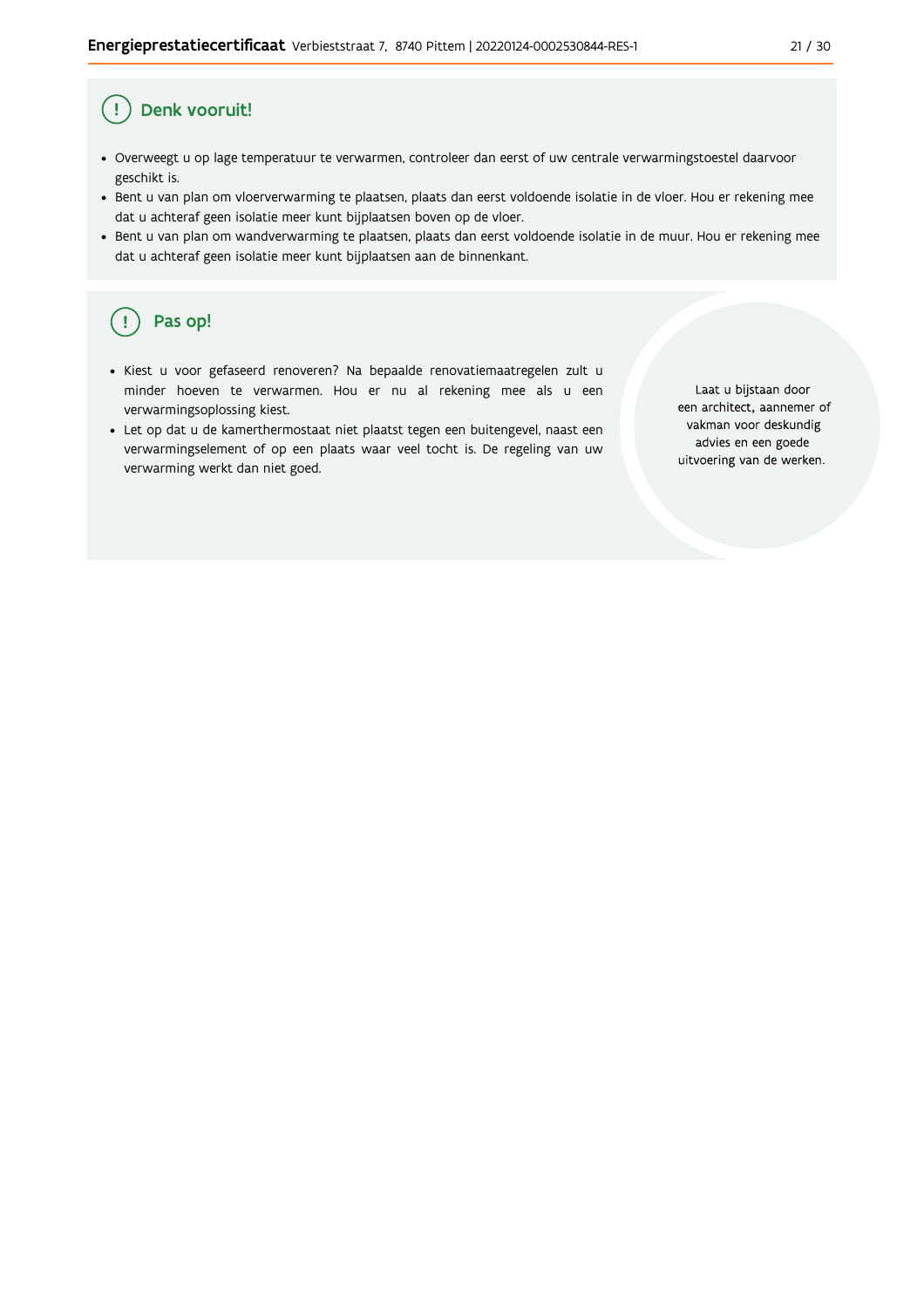### Technische fiche van de ruimteverwarming

De energiedeskundige heeft de onderstaande gegevens ingevoerd. Bezorg die gegevens aan uw vakman.

# Installaties met één opwekker

|                             | RV1                      | RV <sub>2</sub>          | RV <sub>3</sub>          |  |
|-----------------------------|--------------------------|--------------------------|--------------------------|--|
|                             | $\circledast$            | $\circledast$            | $\mathbb{R}$             |  |
| Omschrijving                | vloerverwarming          |                          |                          |  |
| Type verwarming             | decentraal               | decentraal               | decentraal               |  |
| Aandeel in volume (%)       | 23%                      | 66%                      | 11%                      |  |
| Installatierendement (%)    | 88%                      | 88%                      | 54%                      |  |
| Aantal opwekkers            | $\mathbf{1}$             | $\mathbf{1}$             | 1                        |  |
| Opwekking                   |                          |                          |                          |  |
|                             | $\overline{\phantom{a}}$ | $\overline{a}$           | ÷,                       |  |
| Type opwekker               |                          |                          |                          |  |
| Energiedrager               | elektriciteit            | elektriciteit            | pellets                  |  |
| Soort opwekker(s)           | ٠                        | $\overline{a}$           |                          |  |
| Bron/afgiftemedium          | $\overline{\phantom{a}}$ | $\overline{\phantom{a}}$ | $\overline{a}$           |  |
| Vermogen (kW)               | $\overline{\phantom{m}}$ | $\overline{\phantom{a}}$ | $\overline{\phantom{a}}$ |  |
| Elektrisch vermogen WKK     |                          |                          |                          |  |
| (kW)                        |                          |                          |                          |  |
| Aantal (woon)eenheden       | $\blacksquare$           | ٠                        | ٠                        |  |
| Rendement                   | $\blacksquare$           | ٠                        | $\overline{\phantom{a}}$ |  |
| Referentiejaar fabricage    | $\blacksquare$           | ٠                        | $\overline{\phantom{a}}$ |  |
| Labels                      |                          |                          |                          |  |
| Locatie                     | $\overline{a}$           |                          |                          |  |
| Distributie                 |                          |                          |                          |  |
| <b>Externe stookplaats</b>  | $\overline{\phantom{a}}$ | $\overline{\phantom{a}}$ | ÷,                       |  |
| Ongeïsoleerde leidingen (m) | $\blacksquare$           |                          |                          |  |
| Ongeïsoleerde combilus (m)  | $\blacksquare$           | $\overline{a}$           |                          |  |
| Aantal (woon)eenheden op    |                          |                          |                          |  |
| combilus                    |                          |                          |                          |  |
| Afgifte & regeling          |                          |                          |                          |  |
| Type afgifte                | $\overline{\phantom{a}}$ | $\overline{\phantom{a}}$ | $\overline{a}$           |  |
| Regeling                    |                          |                          |                          |  |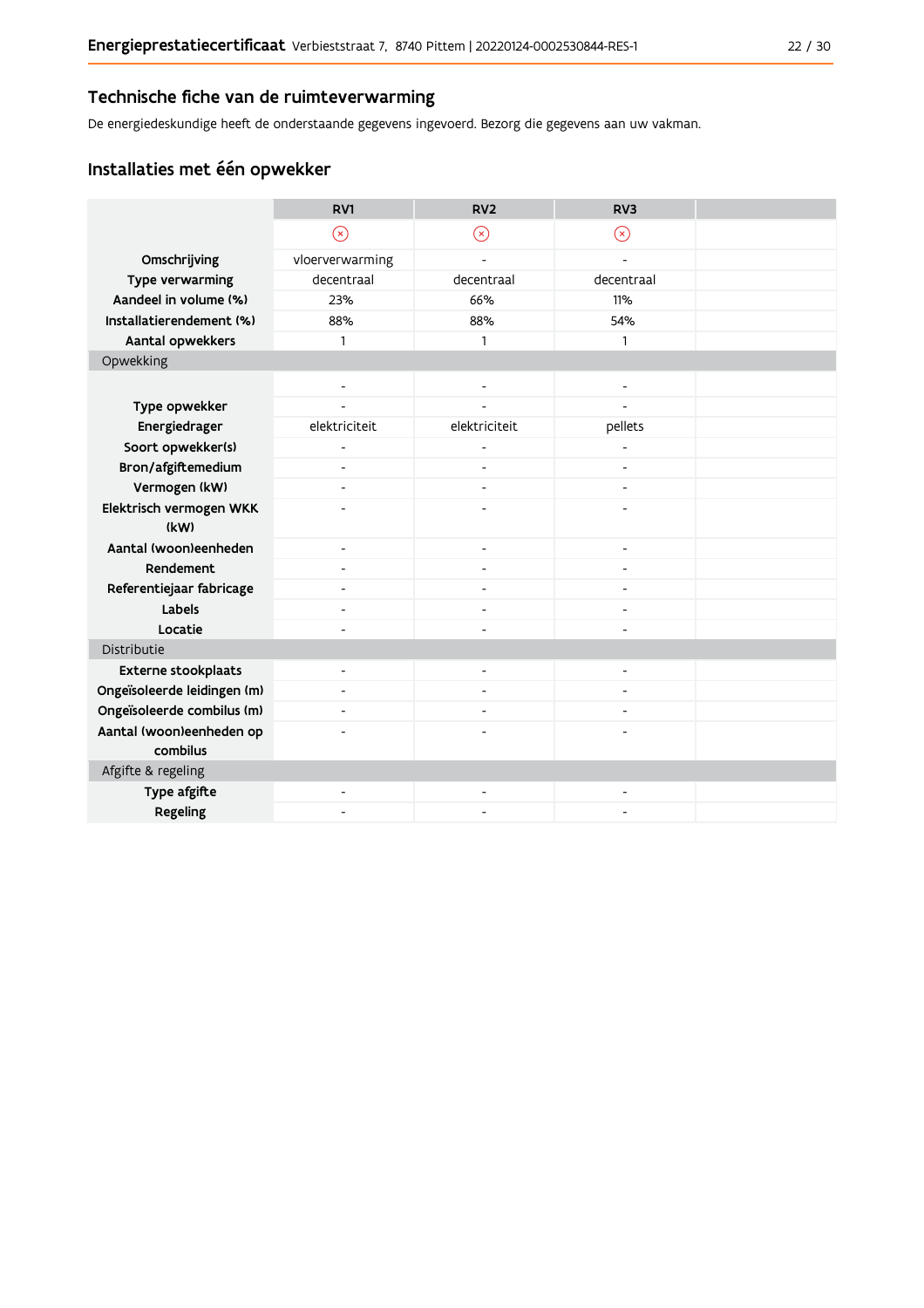

#### Zonneboiler

Er is geen zonneboiler aanwezig.

Volgens de zonnekaart is het dak geschikt € 5 000 voor 4,8 m<sup>2</sup> zonnecollectoren. Overweeg de plaatsing van een zonneboiler.

Zonnepanelen Er zijn geen zonnepanelen aanwezig.

Volgens de zonnekaart is het dak geschikt  $\epsilon$  4 500<sup> $\star$ </sup> voor 18,3 m<sup>2</sup> zonnepanelen. Overweeg de plaatsing van zonnepanelen.

De voorgestelde aanbevelingen zijn gebaseerd op de informatie uit de zonnekaart. De zonnekaart berekent automatisch het zonnepotentieel voor uw woning en geeft een indicatie van het aantal zonnepanelen én zonnecollectoren dat u op uw dak zou kunnen plaatsen.

De zonnekaart gaat uit van het elektriciteits- en watergebruik van een standaardgezin. Hou er bij de bepaling van de grootte van de te plaatsen installatie rekening mee dat uw eigen elektriciteits- en watergebruik daarvan kan afwijken.

Als er nog geen installaties op zonne-energie aanwezig zijn, geven de aanbevelingen steeds beide opties weer. Hoewel het op energetisch vlak het best is om beide installaties te plaatsen, zal dat door plaatsgebrek op uw dak in de praktijk echter niet altijd mogelijk zijn.

Voor meer informatie over de berekening van het zonnepotentieel kunt u terecht op de zonnekaart via www.energiesparen.be/zonnekaart.

#### Zonnepanelen

Zonnepanelen (ook wel fotovoltaïsche panelen of PV-panelen genoemd) zetten de energie van de zon om in elektriciteit.

Bij de bepaling van het aantal te plaatsen zonnepanelen kunt u ervoor kiezen om alleen uw eigen elektriciteitsverbruik te dekken of om meteen het volledige beschikbare dakoppervlak te benutten.

Om de zonnepanelen optimaal te laten renderen, plaatst u ze tussen oostelijke en westelijke richting onder een hoek van 20° tot 60°.

## Zonneboiler

Zonnecollectoren zetten de energie van de zon om in warmte. Een zonneboilerinstallatie bestaat uit zonnecollectoren op het dak en een opslagvat voor warm water. Een zonneboiler verwarmt een deel van het sanitair warm water met gratis zonnewarmte. Als de installatie voldoende groot is, kan ze ook in een deel van uw behoefte voor ruimteverwarming voorzien. Hou er wel rekening mee dat een zonnecollector het hoogste rendement behaalt in de zomer. Het rendement in de winter ligt beduidend lager.

Om de zonnecollectoren optimaal te laten renderen, plaatst u ze tussen oostelijke en westelijke richting onder een hoek van 20° tot 60°.



1. Zonnepaneel | 2. Omvormer | 3. Elektrische toestellen



1. Zonnecollector | 2. Opslagvat zonneboiler | 3. Sanitair warm water | 4. Afgifte-element voor ruimteverwarming (optioneel)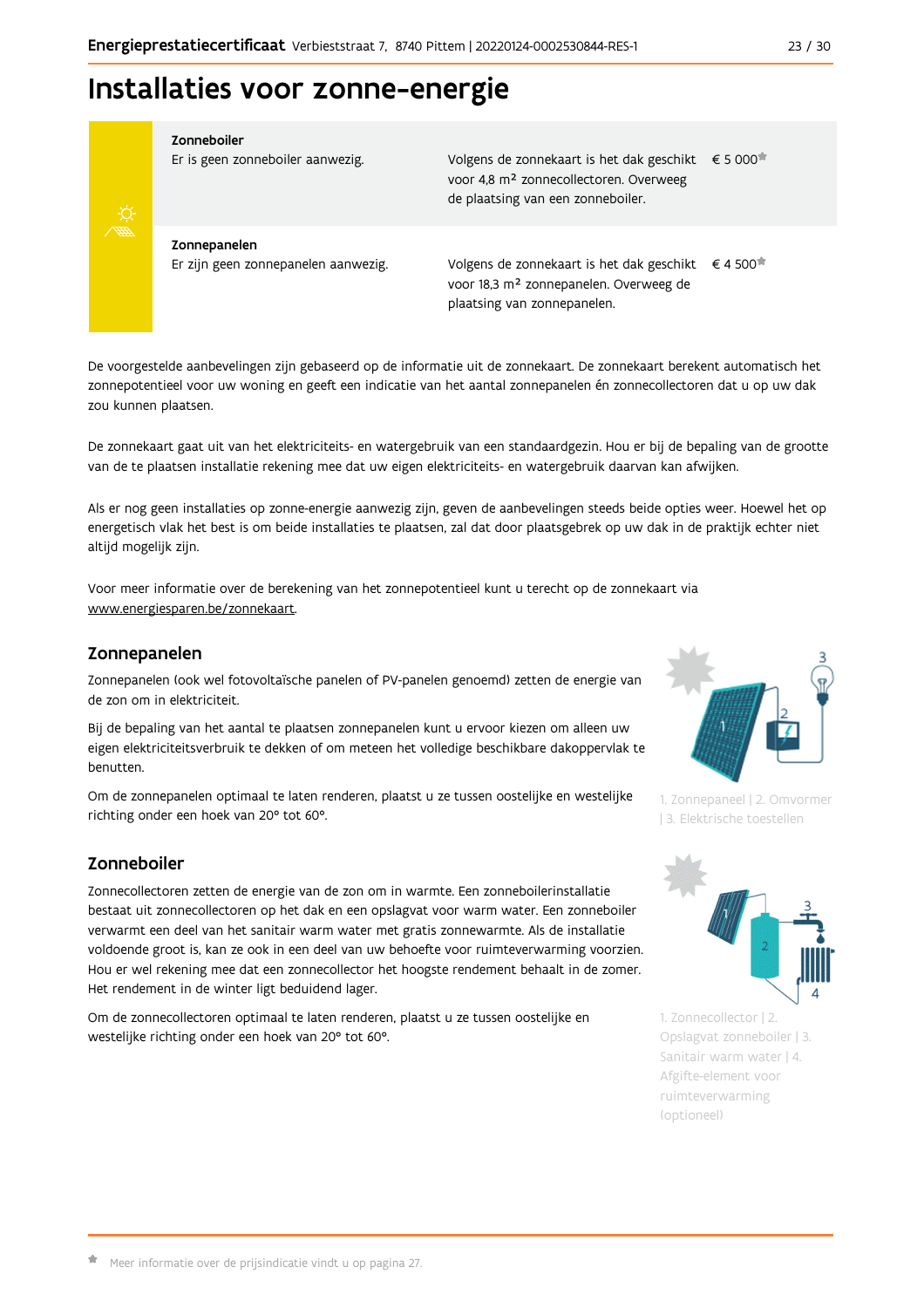#### Denk vooruit! Ţ

- · Zorg ervoor dat het dak waarop u de zonnepanelen of zonnecollectoren plaatst, goed is geïsoleerd. Als de installaties geplaatst zijn, kunt u het dak alleen nog aan de onderkant isoleren.
- · De groenste én de goedkoopste stroom is de stroom die u niet verbruikt. Probeer daarom eerst overbodig elektriciteitsverbruik te vermijden door bijvoorbeeld het sluimerverbruik te verminderen.
- · Beperk ook het gebruik van sanitair warm water door gebruik te maken van een spaardouchekop, een debietbegrenzer of een douchewarmtewisselaar.

#### Pas op! ( !

- · Schaduw van gebouwen, bomen en schoorstenen vermindert de opbrengst van zonnepanelen en zonnecollectoren.
- Informeer bij uw gemeentebestuur of u een bouwvergunning moet aanvragen voor de plaatsing van zonnepanelen of zonnecollectoren.

Laat u bijstaan door een architect, aannemer of vakman voor deskundig advies en een goede uitvoering van de werken.

### Technische fiche van de installaties op zonne-energie

Geen installaties op zonne-energie aanwezig.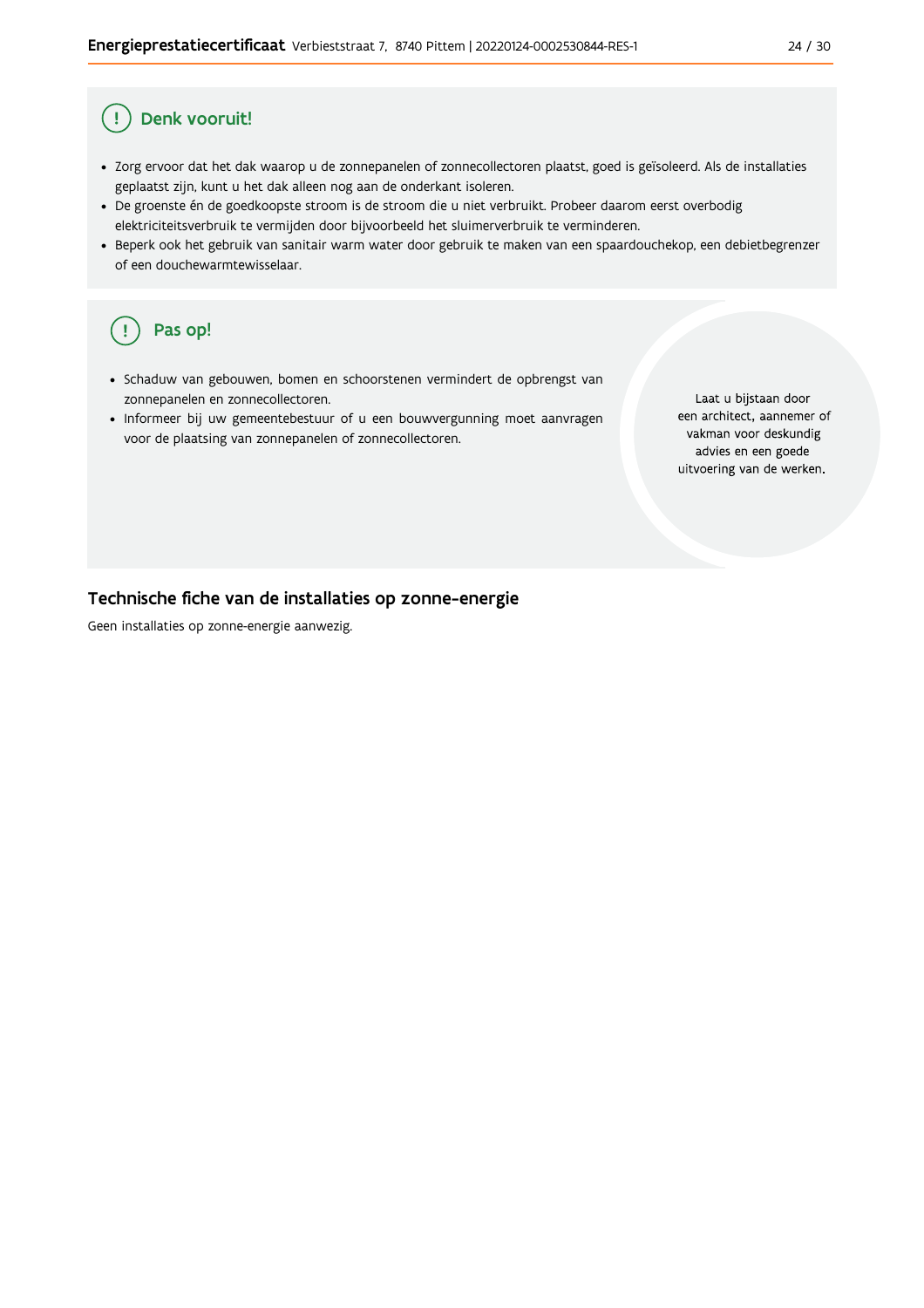# Overige installaties

#### Sanitair warm water



Uw woning beschikt niet over een zonneboiler. Overweeg de plaatsing van een zonneboiler of warmtepompboiler. Daarmee kunt u energie besparen.

|                                    | SWW1                     |  |  |
|------------------------------------|--------------------------|--|--|
| <b>Bestemming</b>                  | badkamer                 |  |  |
| Opwekking                          |                          |  |  |
| Soort                              | individueel              |  |  |
| Gekoppeld aan ruimteverwarming     | neen                     |  |  |
| Energiedrager                      | elektriciteit            |  |  |
| Type toestel                       | elektrische              |  |  |
|                                    | weerstandsverwarming     |  |  |
| Referentiejaar fabricage           | $\overline{\phantom{0}}$ |  |  |
| Energielabel                       | ٠                        |  |  |
| Opslag                             |                          |  |  |
| Aantal voorraadvaten               | 1                        |  |  |
| Aantal (woon)eenheden              |                          |  |  |
| Volume (I)                         | 1201                     |  |  |
| Omtrek (m)                         |                          |  |  |
| Hoogte (m)                         |                          |  |  |
| Isolatie                           | aanwezig                 |  |  |
| Label                              |                          |  |  |
| Opwekker en voorraadvat één geheel | ja                       |  |  |
| Distributie                        |                          |  |  |
| Type leidingen                     | gewone leidingen         |  |  |
| Lengte leidingen (m)               | > 5m                     |  |  |
| Isolatie leidingen                 |                          |  |  |
| Aantal (woon)eenheden op leidingen | $\overline{a}$           |  |  |

#### Ventilatie

 $\overset{\circledcirc}{=}$ Uw woning beschikt mogelijk niet over voldoende ventilatievoorzieningen. Een goede ventilatie is echter noodzakelijk om een gezond binnenklimaat te garanderen. Voorzie bij uw renovatie daarom in een ventilatiesysteem. Om energie te besparen, kunt u het best kiezen voor een systeem met vraagsturing of warmteterugwinning.

| Type ventilatie | geen of onvolledig |
|-----------------|--------------------|
|-----------------|--------------------|

### **Koeling**

Uw woning heeft kans op oververhitting. Overweeg buitenzonwering om de zon zoveel mogelijk buiten te houden tijdens de zomer. Vermijd de plaatsing van een koelinstallatie, want die verbruikt veel energie.

Koelinstallatie

afwezig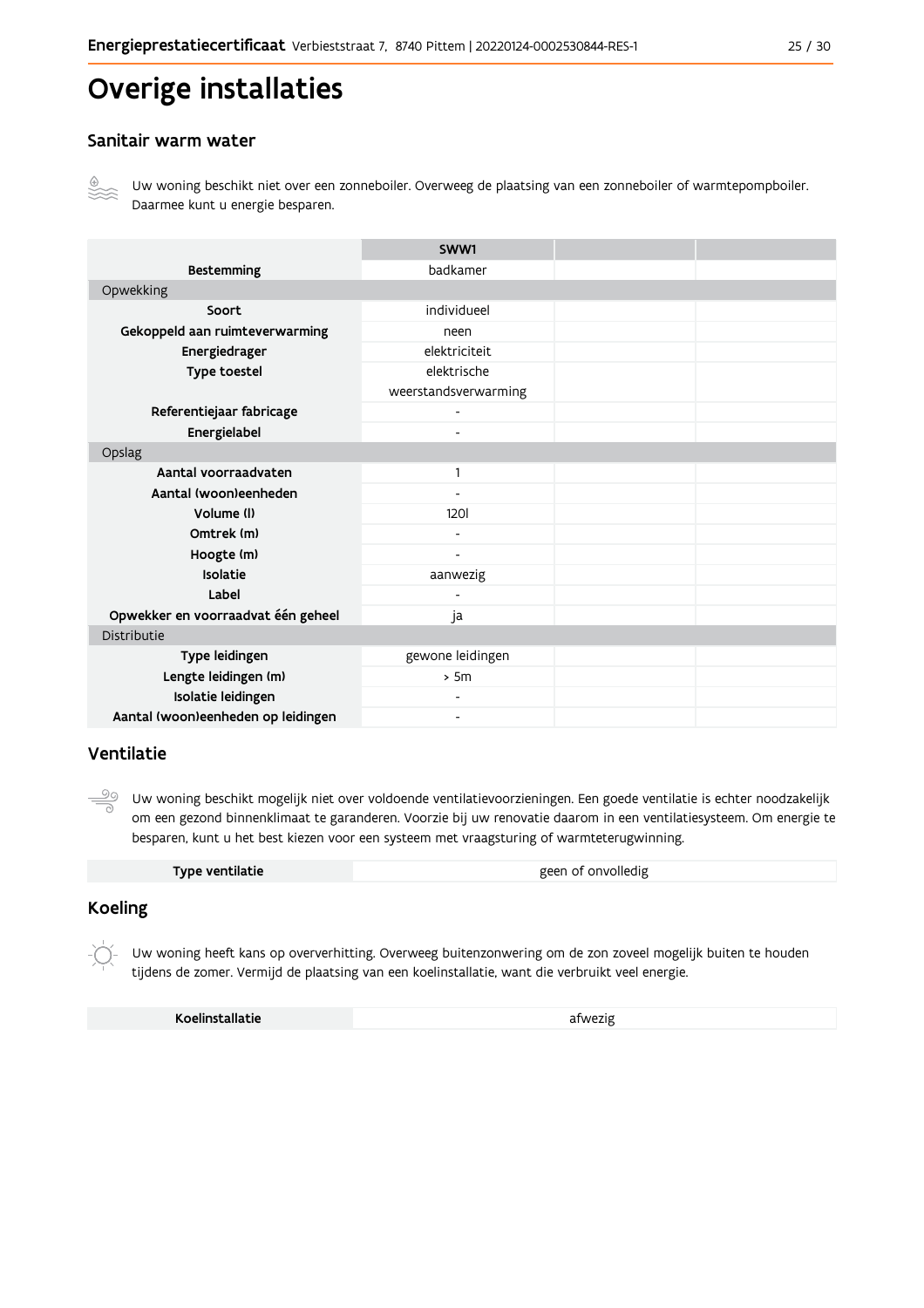# Bewijsstukken gebruikt voor dit EPC

# Welke bewijsstukken kan een energiedeskundige gebruiken?



De energiedeskundige gebruikt de informatie die hij ter plaatse ziet, aangevuld met de informatie uit bewijsstukken. Alleen documenten die voldoen aan de voorwaarden van het inspectieprotocol worden aanvaard. Ze moeten bijvoorbeeld duidelijk gelinkt kunnen worden aan de woning/het gebouw en de nodige detailinformatie bevatten.

## Let op!

Mondelinge informatie en verklaringen van architect, aannemer, eigenaar, ... worden niet aanvaard als bewijs.

In onderstaande lijst heeft de energiedeskundige aangeduid welke geldige bewijsstukken hij gebruikt heeft om dit EPC op te maken.

| $\checkmark$ | Plannen: plannen bij stedenbouwkundige aanvraag, stedenbouwkundige plannen (goedgekeurd door de gemeente),          |
|--------------|---------------------------------------------------------------------------------------------------------------------|
|              | technische plannen, uitvoeringsplannen of -details, asbuilt-plannen                                                 |
|              | Lastenboeken, meetstaten of aanbestedingsplannen die deel uitmaken van een (aannemings)contract                     |
|              | Aannemingsovereenkomsten                                                                                            |
|              | Offertes of bestelbonnen                                                                                            |
|              | Informatie uit algemene vergadering van mede-eigenaars: verslag of proces-verbaal                                   |
|              | Informatie uit werfverslagen, vorderingsstaten of processen-verbalen van voorlopige of definitieve oplevering       |
| $\checkmark$ | Facturen van bouwmaterialen of leveringsbonnen                                                                      |
| $\checkmark$ | Facturen van aannemers                                                                                              |
|              | Verklaring van overeenkomstigheid met STS of ATG, opgemaakt en ondertekend door de aannemer                         |
|              | Foto's waarop de samenstelling van het schildeel of de installatie te herkennen is (detailfoto's) en foto's waarmee |
|              | aangetoond kan worden dat het schildeel of de installatie geplaatst is (overzichtsfoto's)                           |
|              | EPB-aangiften, zoals het transmissieformulier en het EPW-formulier                                                  |
|              | Informatie uit subsidieaanvragen bij de Vlaamse overheid of de netbetheerder                                        |
|              | Verslag van destructief onderzoek derde/expert                                                                      |
|              | Eerder opgemaakte EPC's, zoals het EPC van de Gemeenschappelijke Delen                                              |
|              | Technische documentatie met productinformatie                                                                       |
|              | Luchtdichtheidsmeting                                                                                               |
|              | WKK-certificaten of milieuvergunningen                                                                              |
|              | Elektriciteitskeuring                                                                                               |
|              | Verwarmingsauditrapport, keuringsrapport of reinigings- en verbrandingsattest ketel                                 |
|              | Ventilatieprestatieverslag                                                                                          |
|              | Verslag energetische keuring koelsysteem                                                                            |
|              | Verlichtingsstudie en eventuele relightingpremie                                                                    |
|              | Aanvullende bewijsstukken: uittreksel van de kadastrale legger of het vergunningenregister, notariële akte,         |
|              | ontvangst- of volledigheidsbewijs van de stedenbouwkundige aanvraag, verkavelingsvergunning,                        |
|              |                                                                                                                     |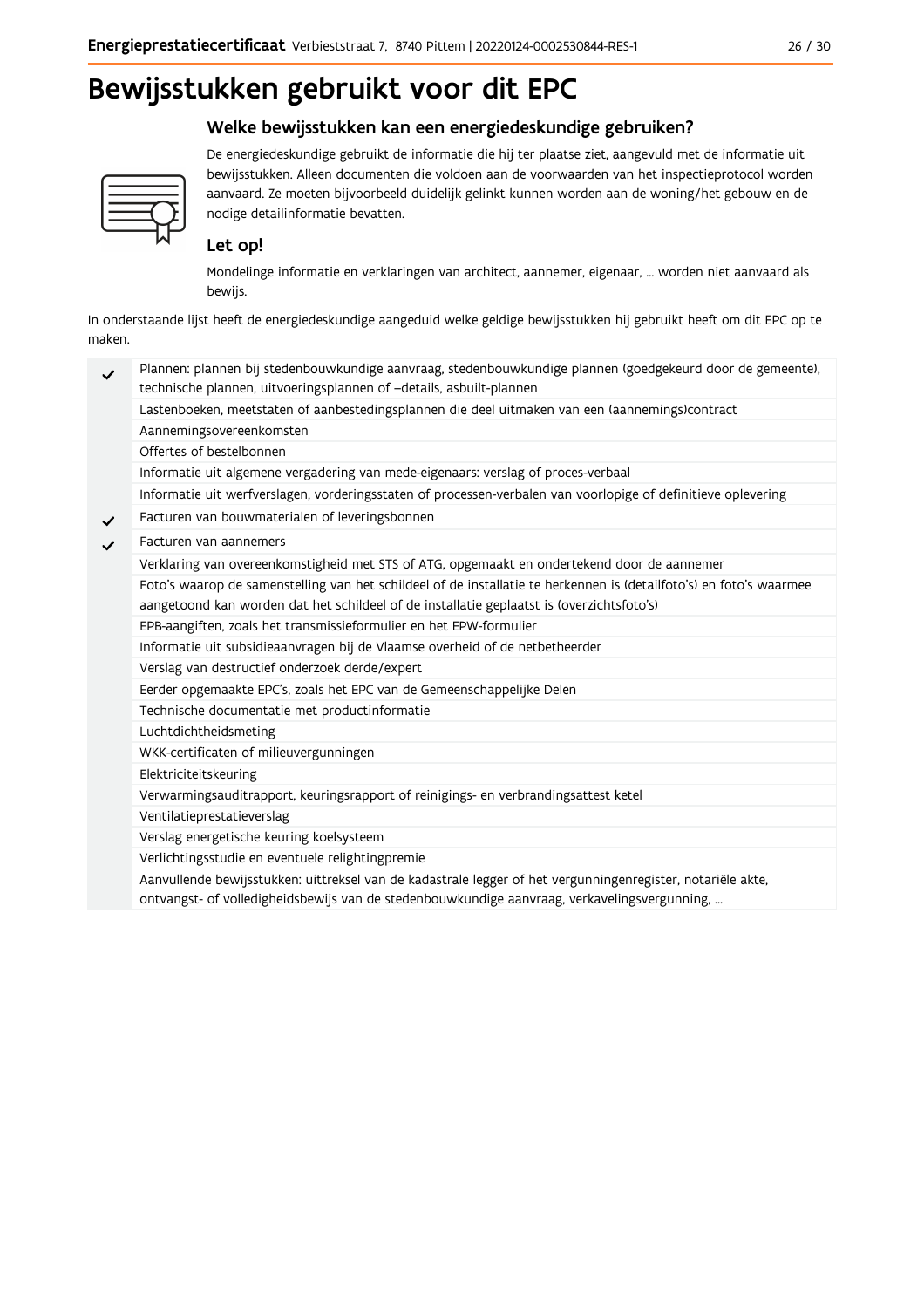# **Toelichting prijsindicaties**

## Deze toelichting beschrijft hoe de prijsberekeningen zijn opgemaakt.

De prijzen op het EPC zijn indicatieve gemiddelden die op geautomatiseerde wijze berekend zijn en afgerond zijn op 500 euro. Op basis van actuele gemiddelde eenheidsprijzen en de hoeveelheden die de energiedeskundige opgemeten heeft, berekent de software de prijsindicaties voor de aanbevolen werken. De prijsindicaties kunnen afwijken van de offerteprijzen van uw aannemer.

In de praktijk zijn vaak verschillende uitvoeringsmethodes mogelijk die niet evenveel kosten. Elke methode heeft voor- en nadelen. Het EPC oordeelt niet welke uitvoeringsmethode u het best kunt toepassen bij uw renovatie. Daarom geeft het een prijsindicatie voor de meest gangbare uitvoeringsmethode(s). Als er verschillende gangbare uitvoeringsmethodes zijn, toont het EPC de prijsindicatie voor de verschillende uitvoeringsmethodes.

De energiedeskundige controleert de prijsindicaties en de technische uitvoerbaarheid van de aanbevolen werken niet.

#### De berekening

De prijsindicaties op het EPC zijn geen volledige raming van uw renovatiebudget.

Renovatiewerken die geen betrekking hebben op de verbetering van de energieprestatie van uw woning (zoals een keuken- of badkamerrenovatie), worden niet in rekening gebracht.

In de tabellen verderop leest u welke kosten vervat zitten in de prijsindicaties en welke niet.

#### De aannames

Bij de berekening worden aannames gedaan (bijvoorbeeld: het dakgebinte is gezond; het onderdak is in goede staat; er is geen vochtprobleem in de muren; de muren hebben een standaardopbouw). Het is mogelijk dat de aannames niet van toepassing zijn op de specifieke toestand van uw woning. Dat kan ertoe leiden dat bijkomende werken nodig zijn, dat andere prijzen van toepassing zijn of dat bepaalde werken een specifieke techniek vragen. Het is ook mogelijk dat u de werken niet mag uitvoeren zonder vergunning. Vraag altijd advies aan een architect, aannemer of andere vakman. Werk samen met vakmensen die in orde zijn met de verzekeringsplicht, sociale en fiscale plichten.

#### De eenheidsprijzen

De gemiddelde eenheidspriizen die in de berekening gebruikt worden, zijn inclusief de kostpriis van standaardproducten van goede kwaliteit, plaatsingskosten, vervoerskosten, de stortkosten bij afbraak en 6% btw. Ze houden geen rekening met marktschommelingen of regionale prijsverschillen. Er wordt een meerprijs ingerekend voor kleine hoeveelheden en een minprijs voor grote hoeveelheden. De eenheidsprijzen zijn bepaald op basis van de volgende bronnen: Arch-index <2012-2017>, Aspen Index <2018>, UPA-BUA-Arch<2017> en overleg met vakmensen.

#### Meer informatie

Meer informatie over de prijsberekeningen vindt u op www.energiesparen.be.

#### In detail bekeken

Volgende kosten zijn te afhankelijk van de situatie en worden daarom bij geen enkele prijsindicatie in rekening gebracht:

- Algemene overkoepelende kosten, zoals loonkosten van de architect of ingenieur en coördinatiekosten;
- Werfinstallaties:
- · Vergunningen, zoals een bouwvergunning of een vergunning voor de inname van het openbaar terrein;
- Toeslagen voor werken in bepaalde regio's en grootstedelijke contexten:
- · Moeilijke bereikbaarheid van (een deel) van het gebouw;
- · Obstructies door naburige percelen, gebouwen en bomen;
- · Cultuurhistorische context of elementen, erfgoed (want niet alle uitvoeringsmethodes zijn dan mogelijk);
- · Technische complexiteit ten gevolge van eigenaardigheden aan het gebouw;
- · Opmaak van een asbestinventaris en verwijderen van asbest;
- · Meerprijzen omdat de werken niet in één fase kunnen worden uitgevoerd.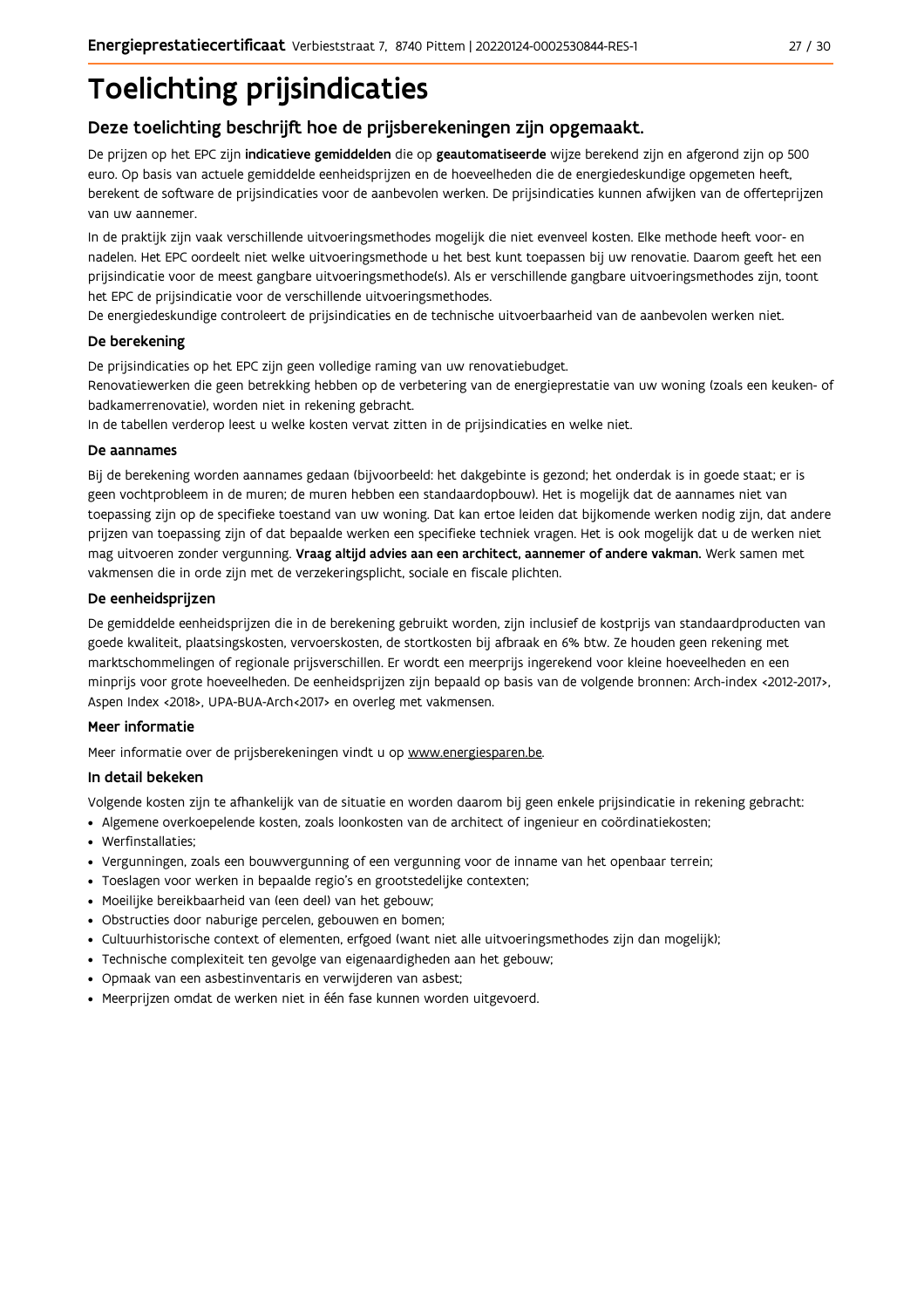In de onderstaande tabel wordt per maatregel aangegeven welke kosten wel en welke kosten niet zijn opgenomen in de berekening. Bij de werken die niet zijn inbegrepen, wordt aangenomen dat de werken niet altijd noodzakelijk zijn, of dat het element in goede staat is, gezond, stabiel, voldoende draagkrachtig, droog, correct geplaatst ...

Als u werken combineert, kan dit een prijsvoordeel opleveren.

|                                     | Inbegrepen werken                                                                                                                                                                                                                                                                                                                                                                                                                                                                                                                                                                                                                                                                                                                               | Niet inbegrepen                                                                                                                                                                                                                                                                                                                                                        |
|-------------------------------------|-------------------------------------------------------------------------------------------------------------------------------------------------------------------------------------------------------------------------------------------------------------------------------------------------------------------------------------------------------------------------------------------------------------------------------------------------------------------------------------------------------------------------------------------------------------------------------------------------------------------------------------------------------------------------------------------------------------------------------------------------|------------------------------------------------------------------------------------------------------------------------------------------------------------------------------------------------------------------------------------------------------------------------------------------------------------------------------------------------------------------------|
| Muren<br>Isoleren aan de binnenkant | • Afbraak van vloerplinten en vensterbanken<br>• Afnemen en herplaatsen van aanwezige<br>radiatoren/convectoren, inclusief<br>aanpassingen aan leidingen<br>· Plaatsen van isolatie en dampscherm,<br>inclusief stijl- en regelwerk bij half-stijve<br>isolatieplaten<br>· Bij de onderbreking van isolatielaag door<br>binnenmuren: doortrekken van de isolatie<br>op de binnenmuren over minstens 1 meter<br>(koudebrug vermijden)<br>• Plaatsen van een standaard afwerking<br>(gipskartonplaten, geplamuurd en<br>geschilderd + stijl- en regelwerk), inclusief<br>vloerplinten en vensterbanken<br>• Aanwerken rond vensters en deuren<br>• Aanpassingen aan elektriciteitsbekabeling,<br>stopcontacten, schakelaars en<br>wandverlichting | • Vochtonderzoek en vochtbehandeling<br>• Volledige afbraak binnenafwerking (vb.<br>behang en muurbepleistering)<br>· Plaatsen van muurdoorvoeren                                                                                                                                                                                                                      |
| Muren<br>Isoleren aan de buitenkant | • Afzagen van bestaande dorpels<br>• Afbraak van regenwaterafvoerbuizen<br>· Vergroten van de dakranduitsprong bij een<br>deel van de gevels.<br>• Plaatsen van isolatie<br>· Plaatsen van een standaardgevelafwerking =<br>gemiddelde van<br>· Sierbepleistering 25 mm (mineraal<br>gebonden)<br>• Vezelcementplaten<br>• Houten beplanking (ceder en merbau)<br>• Strokenbekleding met laminaat 8 mm<br>• Thermisch veredeld hout<br>• Steenstrips<br>Aanwerken rond vensters en deuren<br>• Plaatsen van muurdoorvoeren<br>• Plaatsen van nieuwe dorpels<br>• Plaatsen van regenwaterafvoerbuizen<br>• Stellingen (vanaf twee verdiepingen)                                                                                                  | • Uitvlakken van de muren<br>• Aansluiting met reeds aanwezige dakisolatie<br>• Afbraak van de gevelsteen bij spouwmuren<br>· Aanpassingen aan buitenaanleg,<br>buitenkranen, buitenverlichting<br>· Aanpassingen aan luifels, dakgoten,<br>zonwering en luiken<br>• Afwerking bij muren die grenzen aan een<br>onverwarmde binnenruimte zoals een<br>garage of kelder |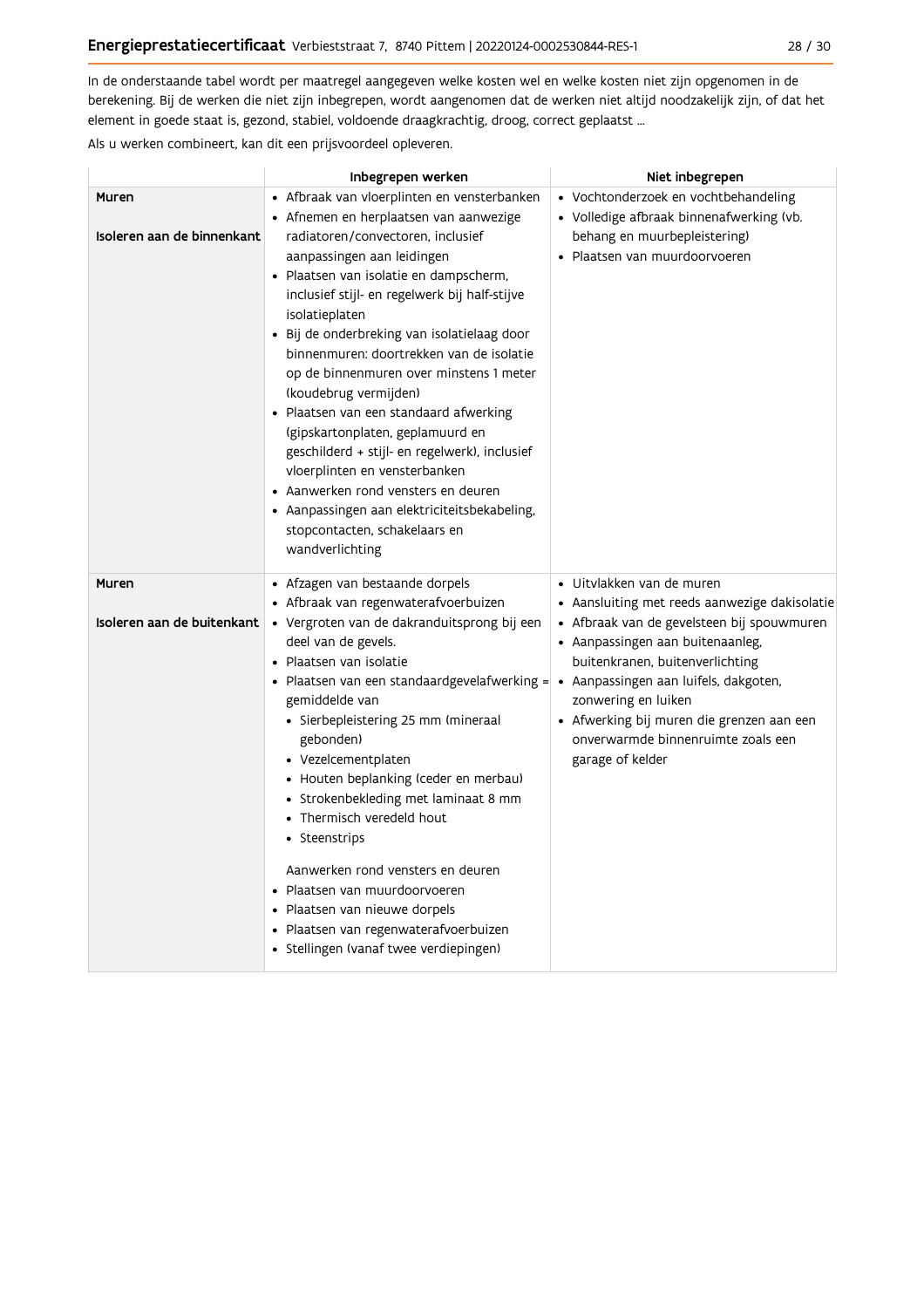| Vloeren op volle grond         | • Afbraak van vloerbekleding en vloerplinten<br>• Afbraak van eventueel aanwezige<br>isolatielaag, isolerende mortel of uitvullaag<br>• Afbraak van dekvloer (chape) en eventueel<br>vochtscherm<br>• Afbraak van een funderingsplaat<br>• Afgraven van grond (25 cm diep)<br>· Plaatsen van gewapende betonplaat (15 cm)<br>Plaatsen van vochtschermen en isolatie<br>Plaatsen van een gewapende dekvloer<br>(chape)<br>• Plaatsen van een standaard vloerafwerking<br>inclusief plinten = gemiddelde van<br>• Keramische tegels (alle formaten)<br>• Parket (bamboe, beuk)<br>• Laminaat parket<br>• Wollen vast tapijt met ondertapijt<br>• Lineoleum | • Stabiliteitsonderzoek<br>· Plaatsen van gestabiliseerd zand<br>• Grondsanering<br>• Verwijderen van ondergrondse massieven<br>• Speciale funderingswerken<br>(onderschoeiingen,)<br>· Plaatsen van een uitvullaag<br>• Verwijderen, vernieuwen of verplaatsen van<br>riolering, leidingen en kabels (o.a.<br>elektriciteit, sanitair)<br>• Afbraak en plaatsing van vloerverwarming |
|--------------------------------|----------------------------------------------------------------------------------------------------------------------------------------------------------------------------------------------------------------------------------------------------------------------------------------------------------------------------------------------------------------------------------------------------------------------------------------------------------------------------------------------------------------------------------------------------------------------------------------------------------------------------------------------------------|---------------------------------------------------------------------------------------------------------------------------------------------------------------------------------------------------------------------------------------------------------------------------------------------------------------------------------------------------------------------------------------|
| Vensters vervangen             | · Afbraak en plaatsen van nieuwe draai-kip<br>vensters (gangbare maten en vormen,<br>gemiddelde prijs van hout, aluminium en<br>PVC)<br>· Plaatsen van ventilatieroosters bij een deel<br>van de vensters (tenzij mechanische<br>ventilatie aanwezig is)<br>Plaatsen van nieuwe vensterbanken<br>· Plaatsen van dorpels bij de vervanging van<br>glasbouwstenen door vensters<br>• Herstellingen aan binnen- of<br>buitenafwerking<br>· Plaatsen van dichtingsvoegen met de gevel<br>• Een hijstoestel                                                                                                                                                   | · Toeslag voor bijzondere afmetingen en<br>vormen<br>• Toeslag voor bijzonder beslag, sloten of<br>beglazing met specifieke eigenschappen of<br>versieringen<br>• Rolluiken en rolluikkasten<br>• Vliegenramen                                                                                                                                                                        |
| Deuren en panelen<br>vervangen | · Afbraak en plaatsen van nieuwe deuren en<br>panelen (gemiddelde prijs van hout,<br>aluminium en PVC)<br>• Herstellingen aan binnen- of<br>buitenafwerking, inclusief deurkruk<br>· Plaatsen van dichtingsvoegen met de gevel                                                                                                                                                                                                                                                                                                                                                                                                                           | · Toeslag voor bijzondere afmetingen en<br>vormen<br>• Toeslag voor beslag, sloten of beglazing met<br>specifieke eigenschappen<br>• Toeslag voor versieringen<br>· Rolluiken en rolluikkasten<br>• Vliegenramen<br>Er wordt aangenomen dat volgende elementen<br>kunnen behouden worden:<br>• Dorpels                                                                                |